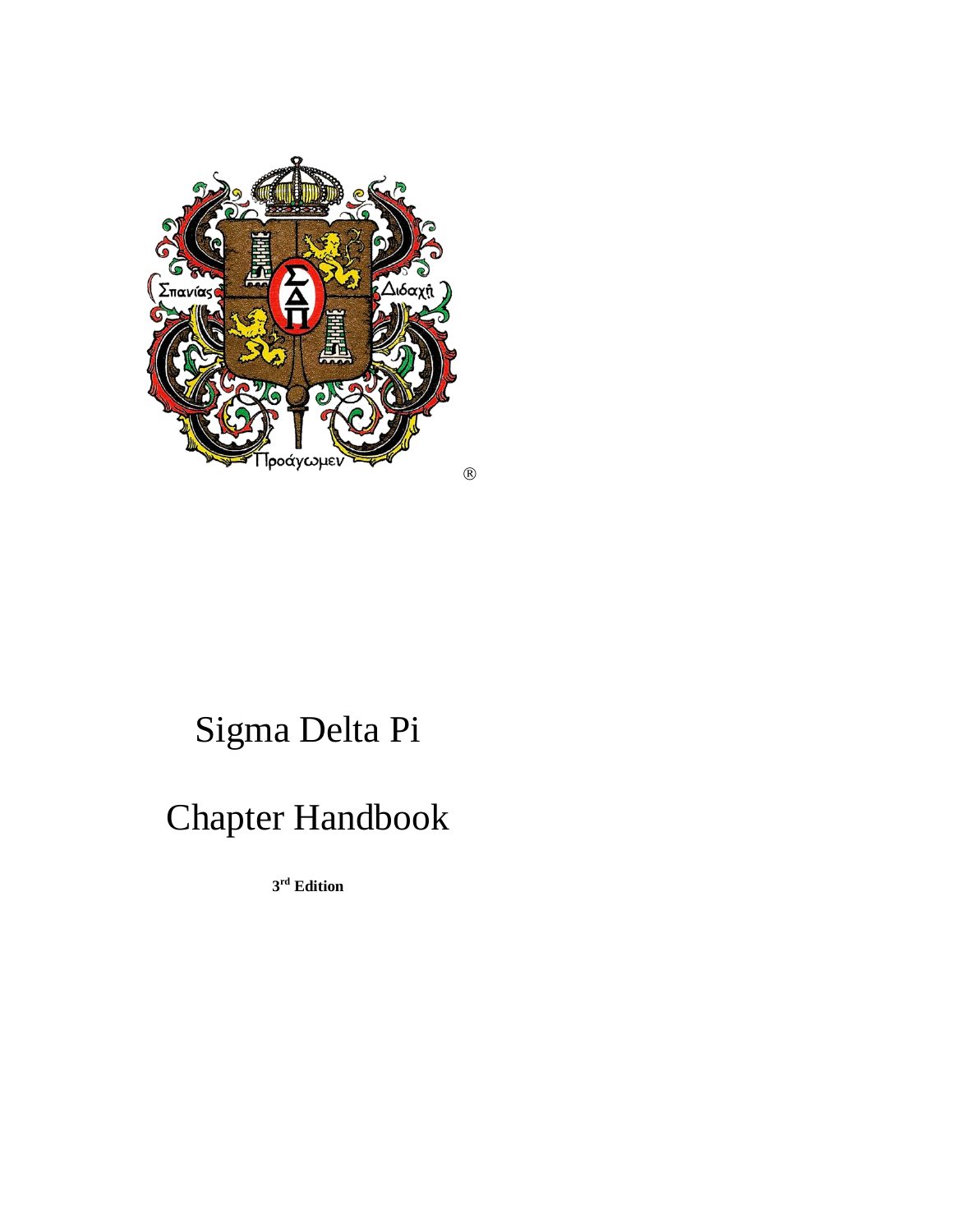**© 2013 by Sigma Delta Pi sigmadeltapi.org** College of Charleston Charleston, S.C. 29424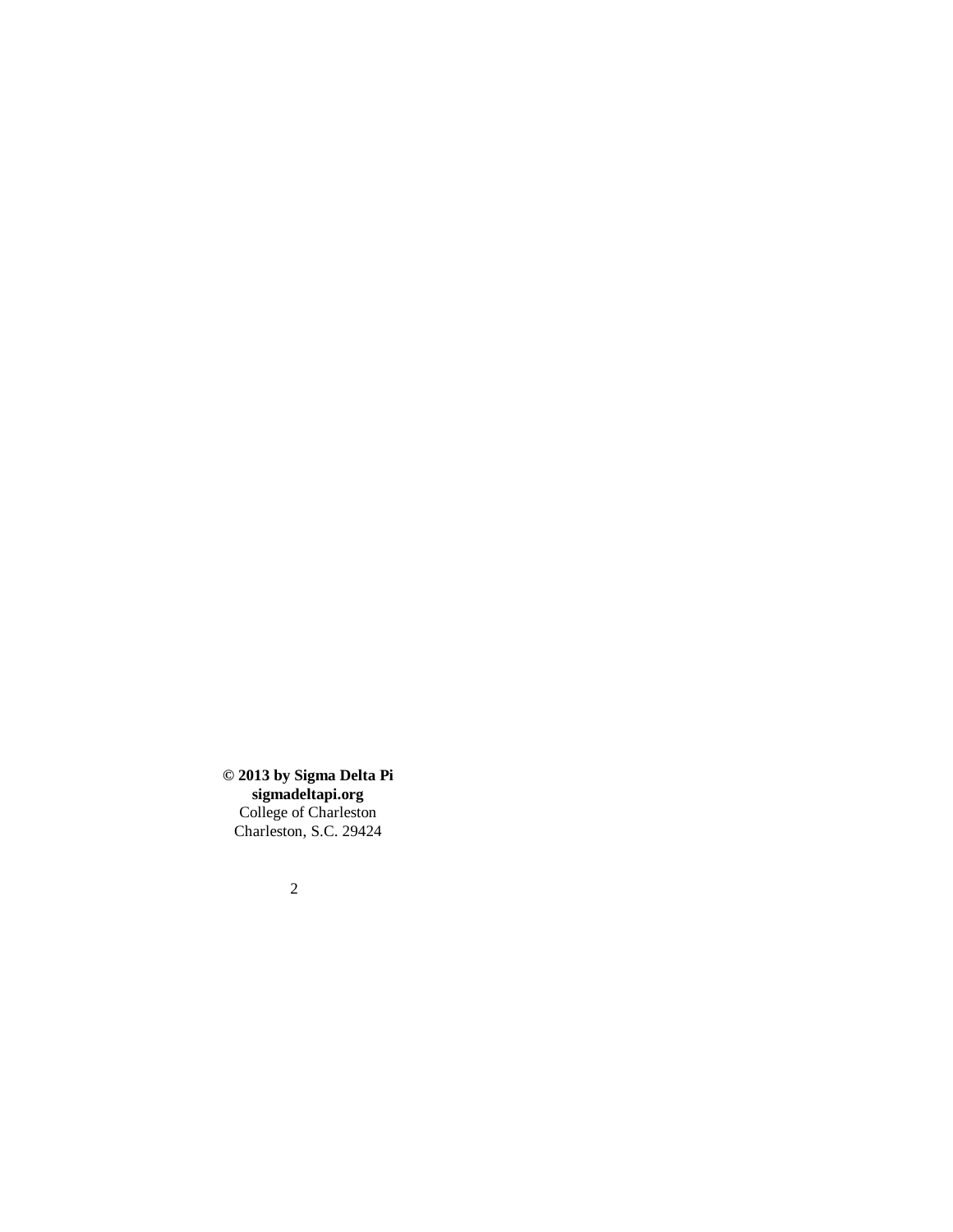## **Index**

| 4  |
|----|
| 5  |
| 6  |
| 7  |
| 9  |
| 10 |
| 11 |
| 12 |
| 14 |
| 15 |
| 18 |
| 23 |
| 24 |
| 25 |
| 26 |
| 27 |
| 28 |
| 29 |
| 30 |
| 31 |
|    |
|    |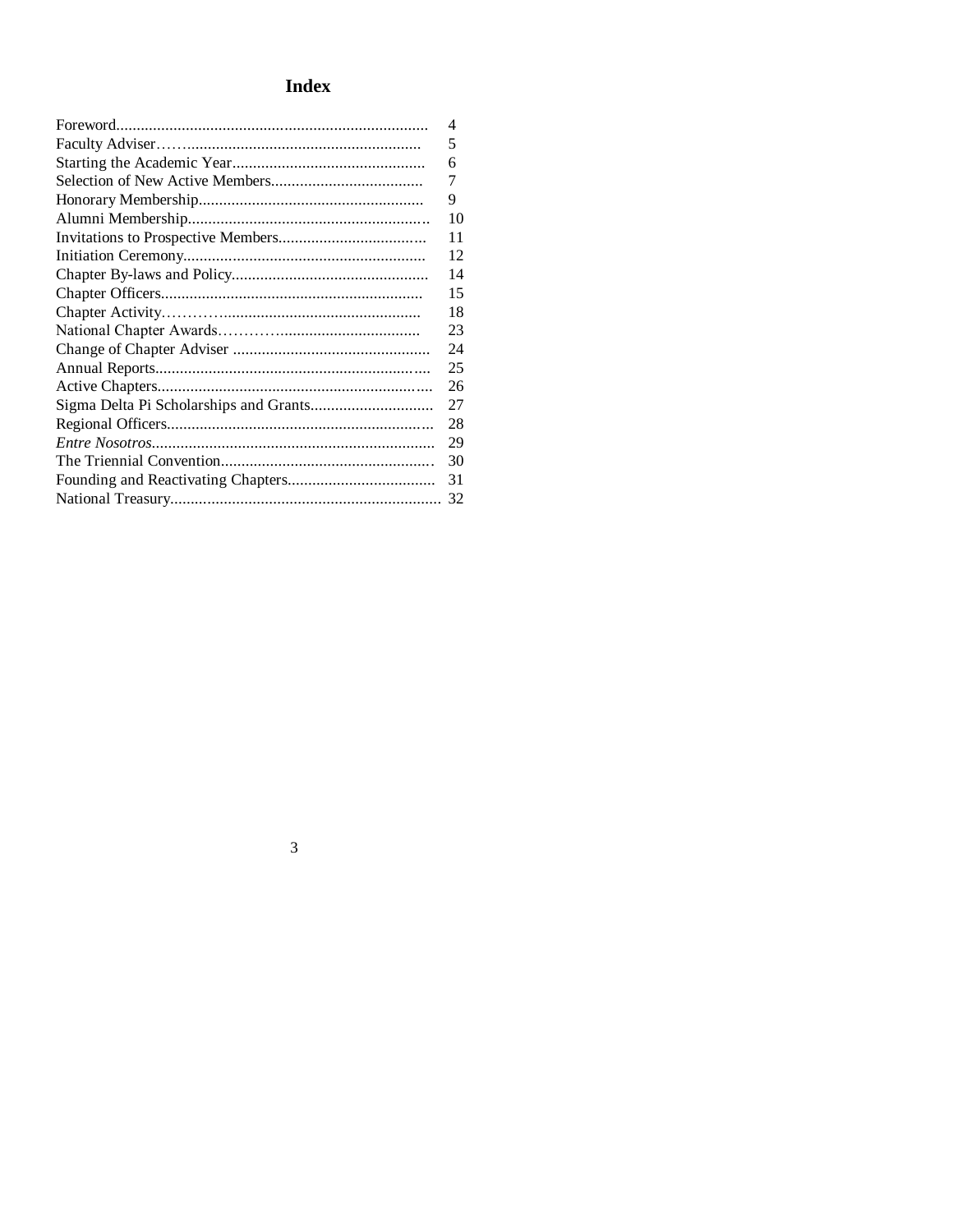## **Foreword**

An institution with an active chapter of Sigma Delta Pi can raise the visibility and profile of its language department, impact the campus and local communities, present students with invaluable leadership opportunities, and afford numerous benefits that are available only to Sigma Delta Pi members. However, restricting activity to the annual initiation ceremony unfortunately deprives the institution, the department, faculty and, most importantly, the students of these limitless opportunities that a dynamic Sigma Delta Pi chapter can provide.

Although the regular initiation of new members is very important, it is just one of multiple events that a chapter can and should carry out during the academic year. Many of our chapters still struggle with deciding how best to expand their roles beyond the induction ceremony, but this 3rd edition of the formerly titled *Chapter Adviser Handbook*, and now renamed *Chapter Handbook*, aims to provide faculty advisers, student officers and all Sigma Delta Pi members the necessary guidance in taking those next, invaluable steps beyond the initiation of new members. By following this manual, chapters can excel in attracting future members, earning a prominent role on the campus and communities at large, and possibly achieving prestigious national recognitions, such as being named a *Capítulo de Honor y Mérito*.

On behalf of Sigma Delta Pi, the National Collegiate Hispanic Honor Society, I present this latest edition of the *Chapter Handbook*—in hard copy and electronic (at sigmadeltapi.org) versions—to assist your chapter in distinguishing itself as one of the leading and prominent organizations at your institution.

*Spanías Didagéi Proágomen.*

*Mark P. Del Mastro Executive Director January 2013*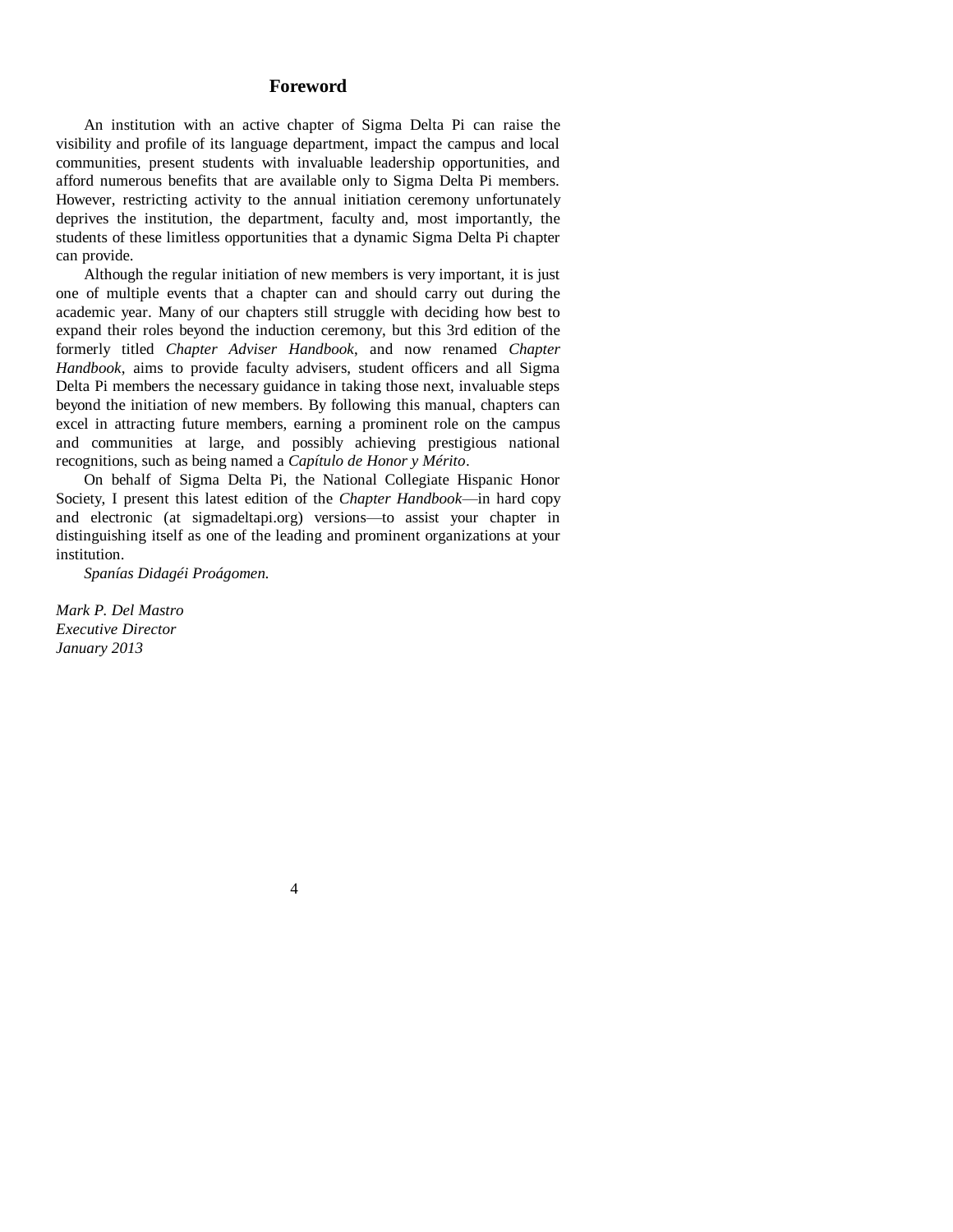#### **Faculty Adviser**

A successful chapter requires a committed adviser, a faculty member of Spanish who fully understands the purposes and functions of Sigma Delta Pi and ultimately assumes responsibility for all chapter activities. Of course, capable and ambitious student officers should be encouraged to administer chapter affairs and assist the adviser, but the adviser should still monitor all activities and provide guidance as necessary; no chapter event should be scheduled without the adviser's approval. The cooperation and loyalty of the adviser and officers are essential for the progress and well-being of a chapter.

The adviser's importance is not limited to the chapter, however, since he/she serves as the important link between the members and the home academic department, and between the campus and the national offices. Student officers change regularly, but faculty advisers often serve for many years, thereby enabling the continuity of the chapter's work and serving as a reliable contact with Sigma Delta Pi's national headquarters. One cannot overstate, therefore, the importance of advisers for the continued progress and success of Sigma Delta Pi at both the local and national levels: faculty advisers are the glue that holds the National Collegiate Hispanic Honor Society together. Although in recent history contact has been bolstered substantially with current technology, particularly social media such as Facebook and Twitter, communication and collaboration among us can always be improved. With the guidelines that follow, the hope is to continue to maintain regular communication and chapter activity, and thereby strengthen, expand, and improve the work of Sigma Delta Pi.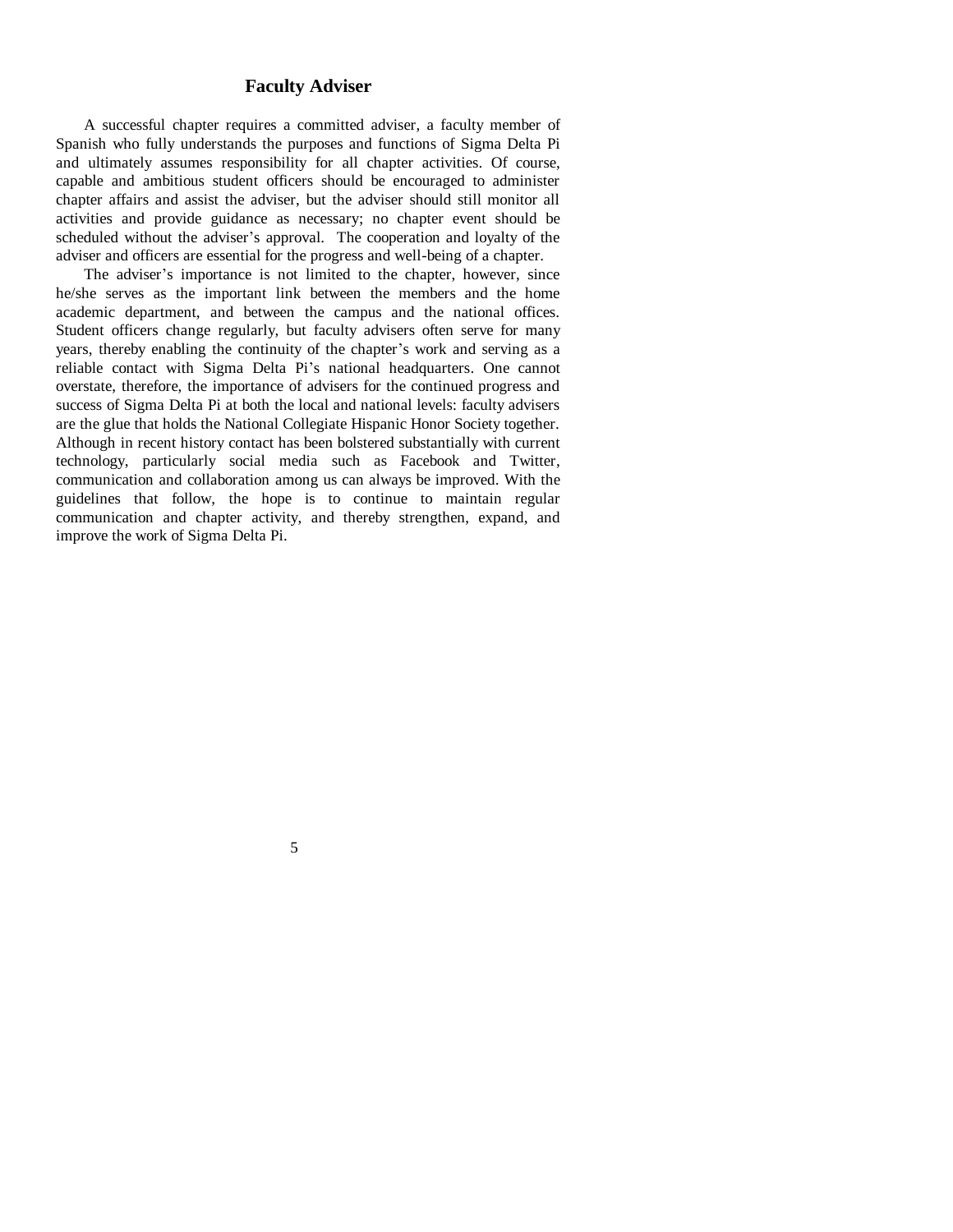#### **Starting the Academic Year**

During the first two weeks of the academic year, the faculty adviser should call a meeting of the student officers—those elected or appointed at the end of the prior spring term—and relay pertinent materials such as copies of the National by-laws and Policy Manual (found at national website: sigmadeltapi.org), chapter minutes, checkbook, ledger, etc. This first gathering is an excellent time to review the details of this handbook, prepare a calendar of activities for the year, and schedule the next meeting that will include all chapter members. Obviously, the adviser must plan carefully for the officers meeting. If for any reason chapter officers were not confirmed in the preceding academic year, the adviser should call a meeting of the chapter during the first two weeks of classes, confirm student officers, and then proceed as above, including all the members in this counseling session. Immediately before the confirmation of officers, the adviser should read carefully to the members the description of the duties of each officer so that qualified persons may be chosen (see "Chapter Officers," page 15).

At the next regularly scheduled meeting of the chapter—announced in advance via an e-mail distribution list, the chapter's own website or Facebook page, Twitter, in appropriate Spanish classes and by personal contact with the members—the student president will discuss the general plans for the year and invite the membership to make suggestions. The president may also appoint committees and inform the members of important information of the National Society, to include Sigma Delta Pi's undergraduate study abroad scholarships, graduate research grants, the numerous national awards for outstanding student members and chapters, and the special Orders of the Society: *La Orden de Don Quijote* and *La Orden de los Descubridores*. The chapter president, in coordination with the faculty adviser, should also highlight other national activities of interest that may have a special bearing on the chapter, such as chapter contests and the chapter project grant program. In outlining the year's projects, the president should explain how he/she will enhance the reputation of the Society and the chapter, and serve the languages department, the college, and the community at large.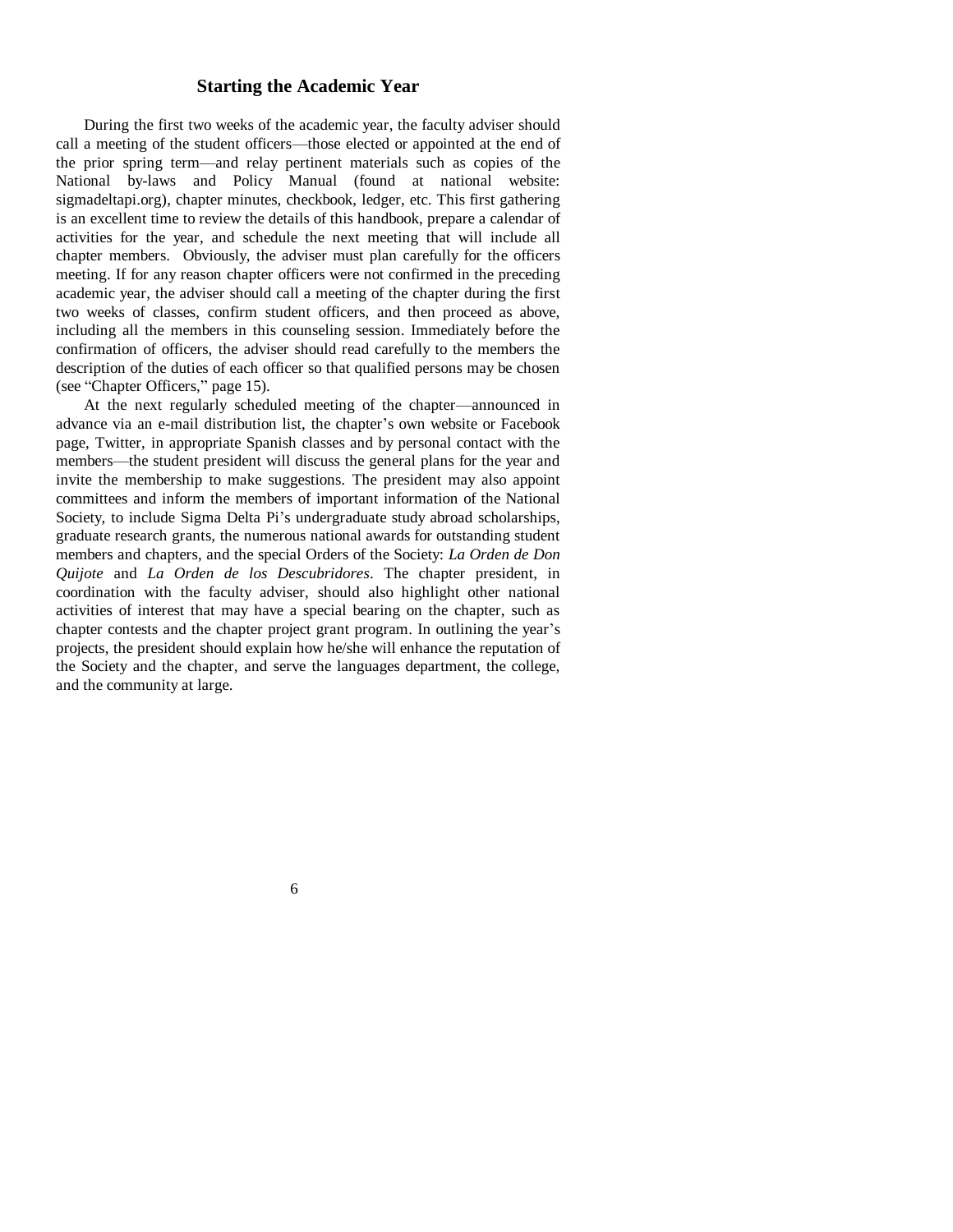#### **Selection of New Active Members**

Once a chapter is founded, and the Executive Director has approved the charter/founding members for initiation, it is then the adviser's responsibility to supervise the selection of new members for all future inductions. The chapter must confirm for membership **only** those who fully meet all membership requirements. For active membership, the criteria for undergraduate and graduate students as published in the national by-laws (found at sigmadeltapi.org) are as follows:

1. Each candidate must have completed three years of study of college-level Spanish (18 semester credit hours) or the equivalent thereof, including at least three semester hours of a course in Hispanic literature or Hispanic culture and civilization (*Spanish for the professions may be considered as a Hispanic culture course provided that culture is the foundation of the course content*) at the junior/3rd year level. A student may be admitted to active membership while still enrolled in the second junior-level course if all other requirements have been met and if the instructor of the course certifies that the student's work is of "B" or "A" quality.

2. The student must have a minimal grade point average of 3.0 on a 4.0 point scale in all Spanish courses taken. (*The candidate MUST have earned grades in completed Spanish courses in order to qualify for membership*.)

3. The student must rank in the upper 35% of his/her class—sophomore, junior, or senior—and must have completed at least three semesters or five quarters of college work (*institutions unable to generate class rank should use a 3.2 cumulative grade point average as this criterion)*.

4. Graduate students who have been unconditionally admitted to a degreegranting program may be elected to membership upon completion of two graduate courses in Spanish with an average which, if continued, will make them eligible for a graduate degree.

5. Sigma Delta Pi does not discriminate on the basis of race, color, national or ethnic origin, sex, age, or disability.

Individual chapters may increase, but not decrease, these membership criteria, and all chapter requirements for membership must be clearly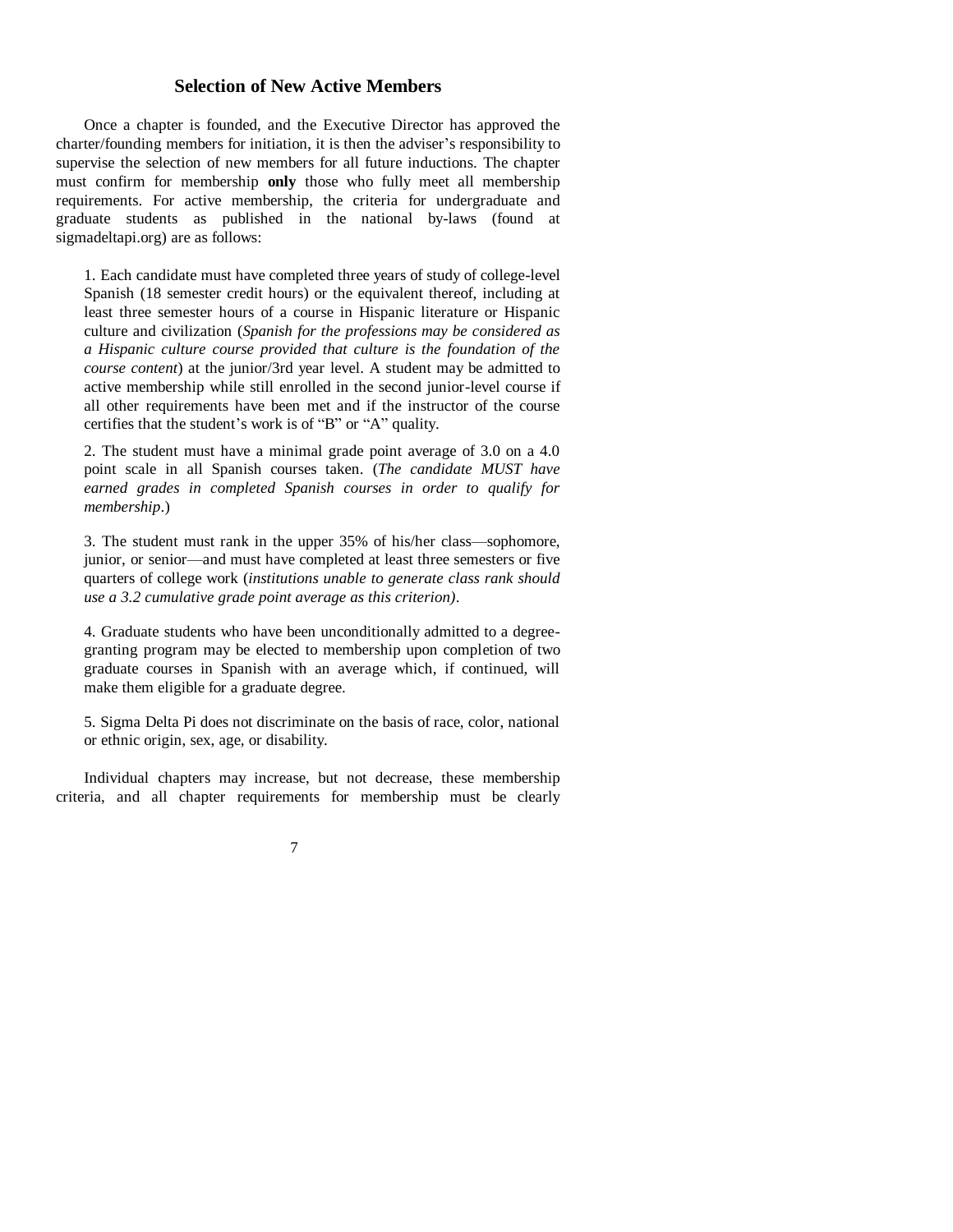articulated in the chapter's own published by-laws as approved by the chapter, the corresponding college or university, and Sigma Delta Pi's Executive Director (see Article XI, Section 2 of the national by-laws; found at sigmadeltapi.org).

Regarding "the equivalent thereof" referred to in #1 above, this also refers to courses by-passed when a student is admitted to your institution and placed in a course above the elementary language level. Six of the 18 semester credit hours in college-level Spanish MUST be above the intermediate language level, and three of these credit hours must be in a Hispanic literature, culture, civilization or Spanish for the professions course (considered a culture course). Also for #1 on page 7, a student can be currently enrolled in the Spanish course that fulfills the 18-credit hours needed, but he/she can NOT be considered for membership if simultaneously enrolled in two or more Spanish courses that when added to the sum equal 18 hours.

Also important is that the earliest an undergraduate student may qualify for membership is during his/her second semester of the sophomore year.

Regarding the number of initiations, chapters in small colleges often hold only one ceremony annually, but many large chapters have two, one each semester, and others have a third initiation during the summer, but there are no limits to the number of inductions a chapter may hold in a year.

To ensure that all eligible students are identified, the adviser should, with the assistance of the student officers, do the following:

- 1) Request nominations for membership from the staff of the home academic department.
- 2) As relative to the institution's existing programs, announce to all Spanish majors and minors and graduate students of Spanish the opportunity to become a member of Sigma Delta Pi; eligibility requirements should be included with this announcement.

Finally, the adviser should compile a list of candidates and determine eligibility through college records, a task that cannot be assumed by a student because of federal privacy laws.

Once the adviser verifies which students fully meet the eligibility requirements, he/she should share the candidate list with the current membership, and then on behalf of the chapter extend formal invitations to each eligible student. These invitations may be issued electronically, in hard copy, or both. The chapter president may assume this responsibility in the chapter adviser's place, but the adviser must ensure that every student invited to become a member meets fully the membership criteria as outlined in the national by-laws.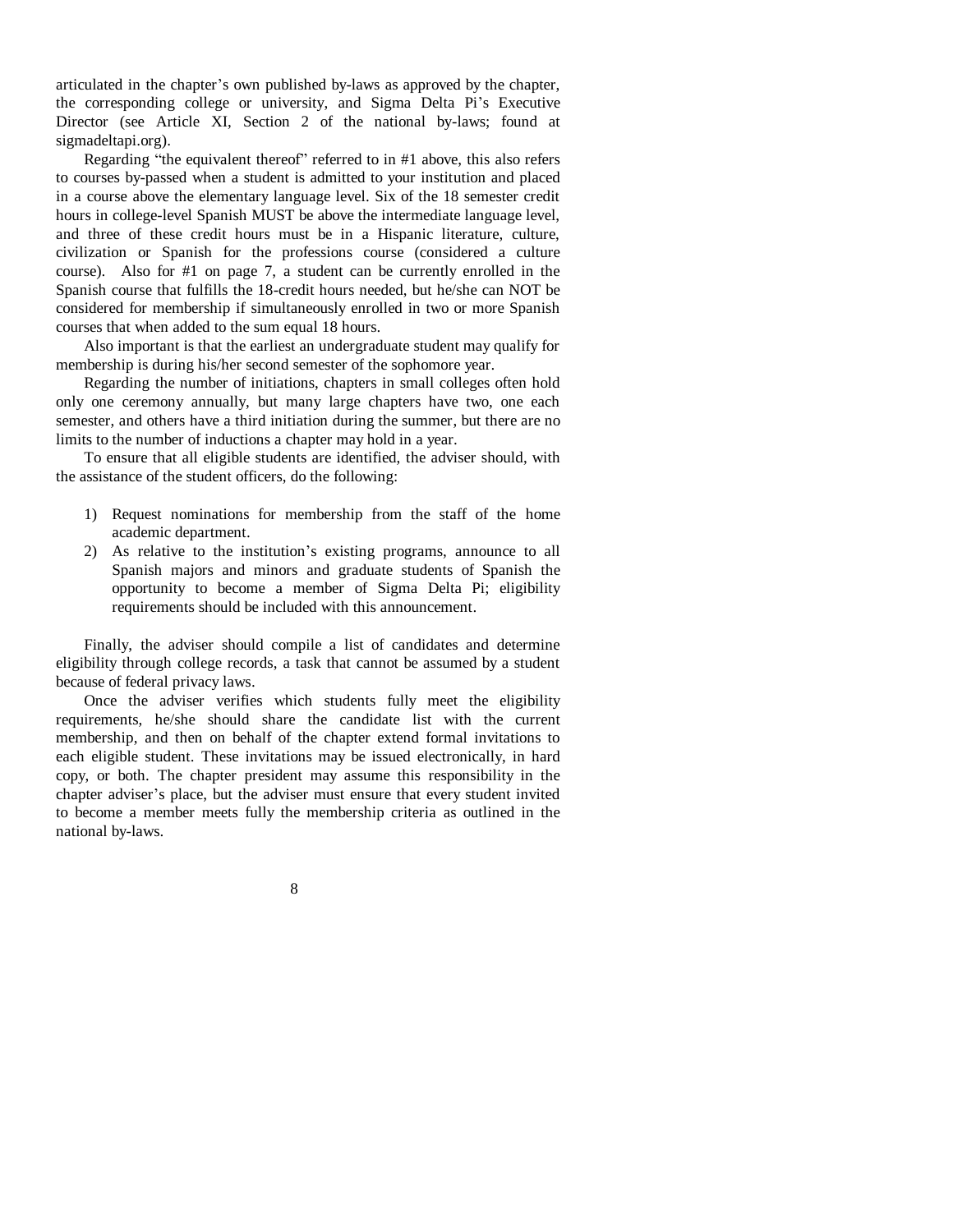## **Honorary Membership**

This category is used to initiate those who are especially supportive of Hispanic language and culture, but who are **not** already members of Sigma Delta Pi—remember that once initiated, an individual is a member for life. College faculty members (e.g., Spanish, History and Political Science teaching staff), administrators, members of the extended community and outstanding local high school teachers may be considered for this category. Honorary membership is not open to students, undergraduate or graduate. Just as for active members, the national membership fee must be paid, and the new member will receive the Society's membership certificate and pin at the initiation ceremony. Please refer to the initiation ritual (either the hard copy or the web version: sigmadeltapi.org/Ritual.Index.html) for special provisions for those initiated as honorary members.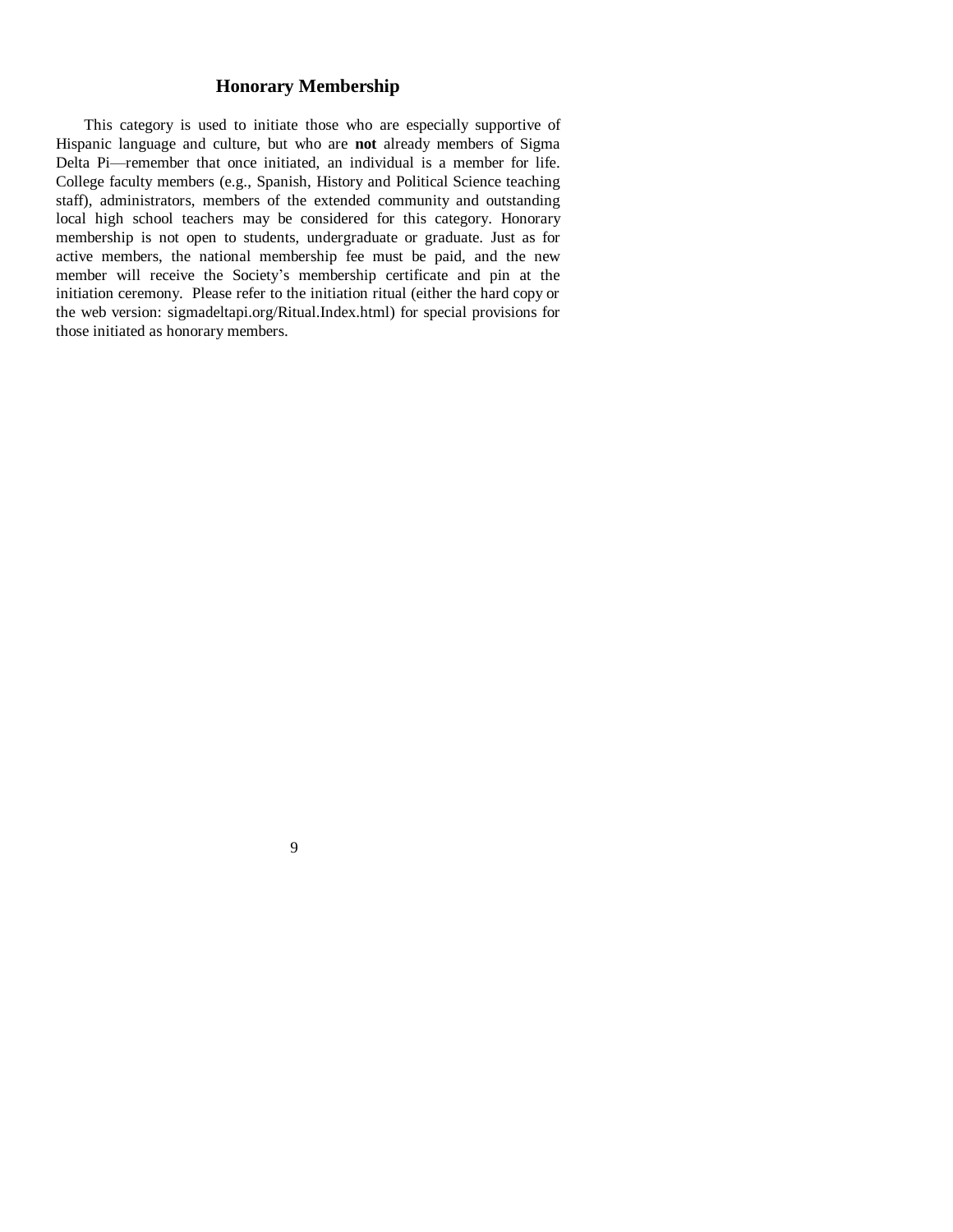## **Alumni Membership**

Active members of Sigma Delta Pi become alumni members once they have graduated from their respective colleges or universities and are no longer enrolled as either graduate or undergraduate students of Spanish. If after graduation, a person re-enrolls as a graduate student of Spanish, his/her membership reverts to active status at that time. Alumni membership does not include enrolled students, undergraduate or graduate, and members are not inducted into this category. Alumni members are not eligible for honorary membership.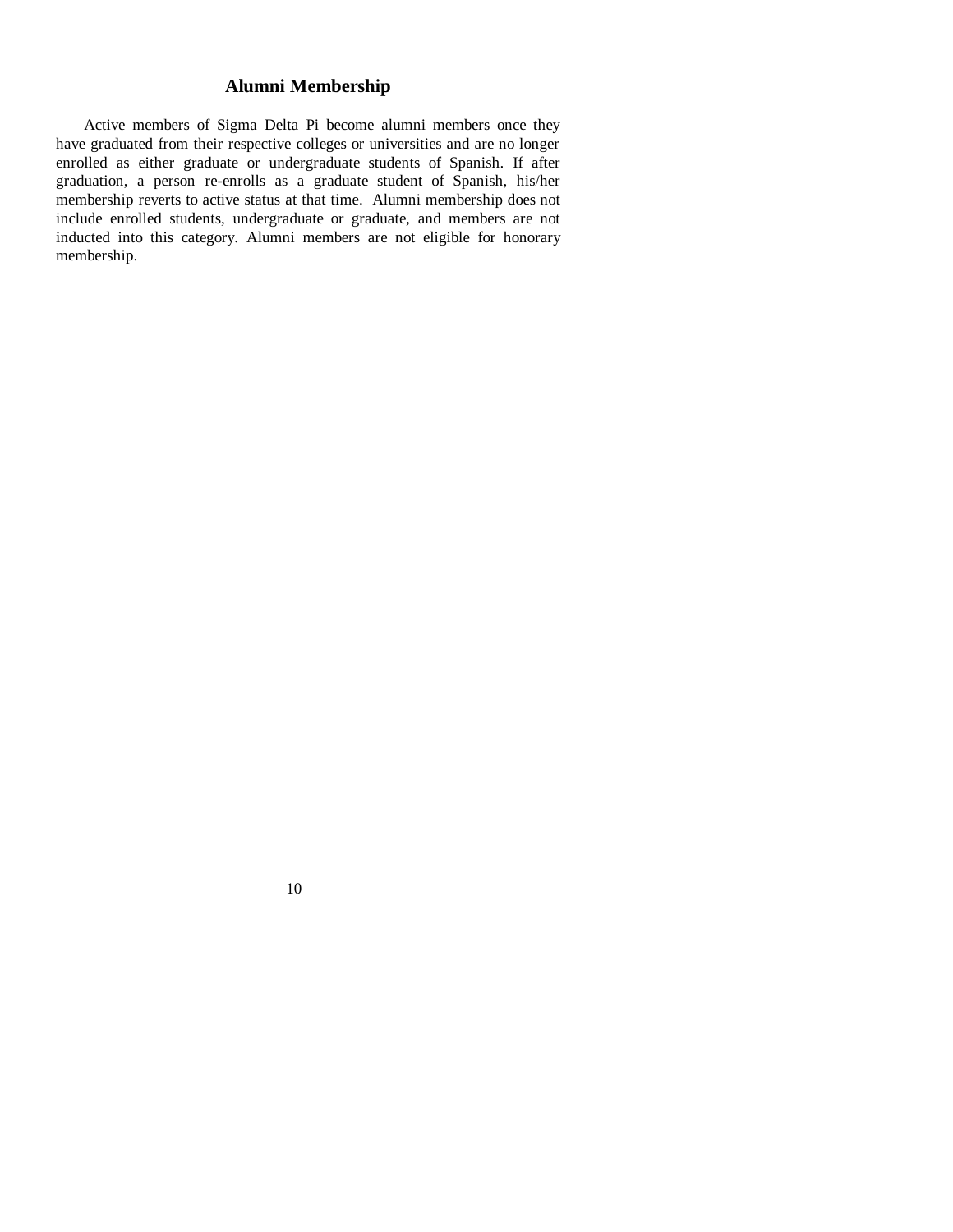#### **Invitations to Prospective Members**

After the confirmation of eligible candidates, the chapter adviser and current members may invite the candidates to attend a brief, informal meeting to explain and answer questions about Sigma Delta Pi, member benefits and responsibilities, and details regarding dues and the future initiation ceremony. Such a meeting may be held at a local eatery. In lieu of this meeting, some chapters opt to share this information via e-mail and/or social media, but there are many advantages to face-to-face interactions. After distributing the aforementioned information, the chapter should issue formal invitations on chapter stationery, preferably showing the Sigma Delta Pi logo (downloadable stationery is available at sigmadeltapi.org). Many chapters also send these invitations electronically.

At the induction ceremony, each initiate receives a certificate and pin that the chapter purchases through payment of lifetime membership dues from the National Executive Director. Each new member also receives a red carnation and a candle. If the college/university, academic department or the chapter does not have funds to purchase these items, then the chapter may charge each initiate a small additional fee. However, every effort should be made to minimize students' costs, and chapters may not charge an initiate more than double the cost of national membership dues. A chapter must send its order for certificates and pins for new members to the National Executive Director at least two weeks prior to the ceremony to ensure the chapter has adequate time to receive and complete the certificates. The downloadable order forms and a template for printing certificates are available at sigmadeltapi.org.

For the initiation ceremony and reception, initiates may invite their family members and/or close companions. Such individuals as college administrators, for example, may also be invited. With the invitation of any of the aforementioned non-members who do not understand Spanish, however, the adviser or chapter president should explain to these guests before the ceremony the significance of the use of the candles, the candidates' verbal repetitions, and any other potentially confusing aspects of the event. On occasion, when this had not been done, some non-Spanish speaking guests misinterpreted our beautiful ritual and left with a gross misunderstanding of the ceremony. Therefore, it is critical that any possible misinterpretation be avoided by providing an explanation as outlined above.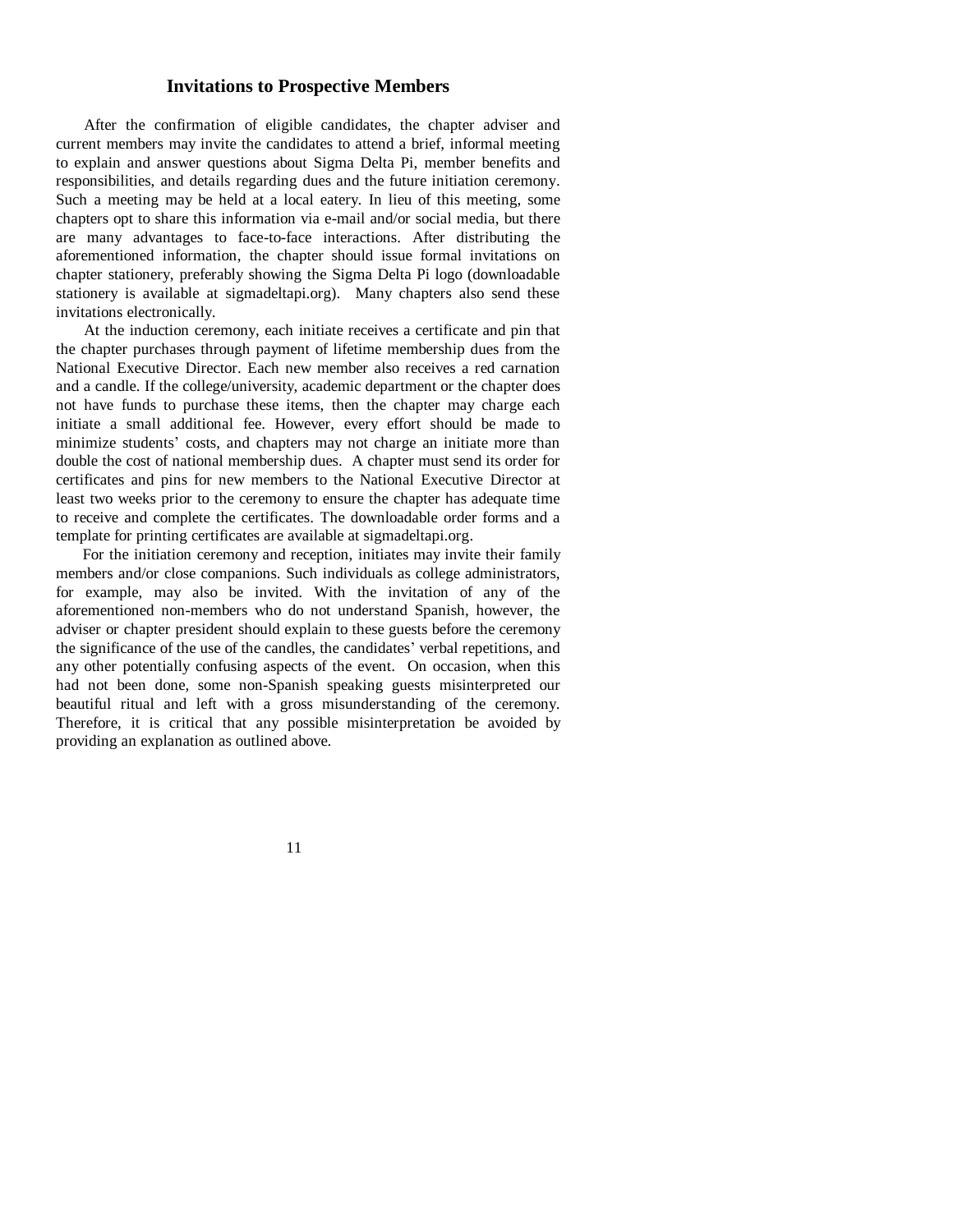## **Initiation Ceremony**

When a new chapter is founded, the Executive Director shares with the faculty adviser a set of instructions and the Ritual for the installation ceremony and future initiations (see sigmadeltapi.org/Ritual.Index.html). These instructions should be followed very closely. Various official versions of the Ritual are available so that chapters have options for their induction ceremonies, but no portions of any of the published versions may be altered.

Over the decades, many have praised the special nature of our ceremony, and participants are often impressed by its memorable solemnity and elegance. Therefore, the event must be organized carefully and executed professionally, and to this end the adviser should rehearse the entire script with the student officers before the ceremony. The poems, if assigned to students, should be memorized, and the faculty adviser should provide careful guidance on pronunciation and expression in all parts of the Ritual.

**No candidate may become a member without attending the ceremony, and none may be initiated by proxy.** Although schedule conflicts regularly will prevent some eligible candidates from participating in the ceremony, such circumstances do not allow students to become members in absentia. Allowing membership in Sigma Delta Pi without the requirement of ceremony attendance cheapens the Ritual and compromises the exclusive nature by which students are selected and inducted into our Society. Consequently, it is also necessary that candidates arrive on time for the initiation, for the interruption of our elegant ceremony is unacceptable. Candidates who arrive late cannot be inducted. For students with legitimate schedule conflicts, advisers may opt to hold a subsequent ceremony to ensure that graduating students or other eligible candidates are afforded membership. With the understanding that it may be logistically difficult or impossible to execute this additional ceremony with the same pomp and circumstance as the first, advisers may conduct the abbreviated version of the Ritual in the conference room of their department or even in their own offices to accommodate the student(s) in question.

It is recommended that all candidates for induction dress appropriately, arrive at least 10 minutes prior to the commencement of the ceremony, and be assembled in a room apart from the one where the initiation will be held. It is also important that the candidates not see the actual initiation room. They will be fully instructed by the *Anunciador*, who will lead them at the proper time to the initiation and stand by during the ceremony for additional assistance. Further details are explained in the Ritual.

To enhance the event, the chapter might select a speaker for the banquet/reception that follows the ceremony. If no banquet or reception is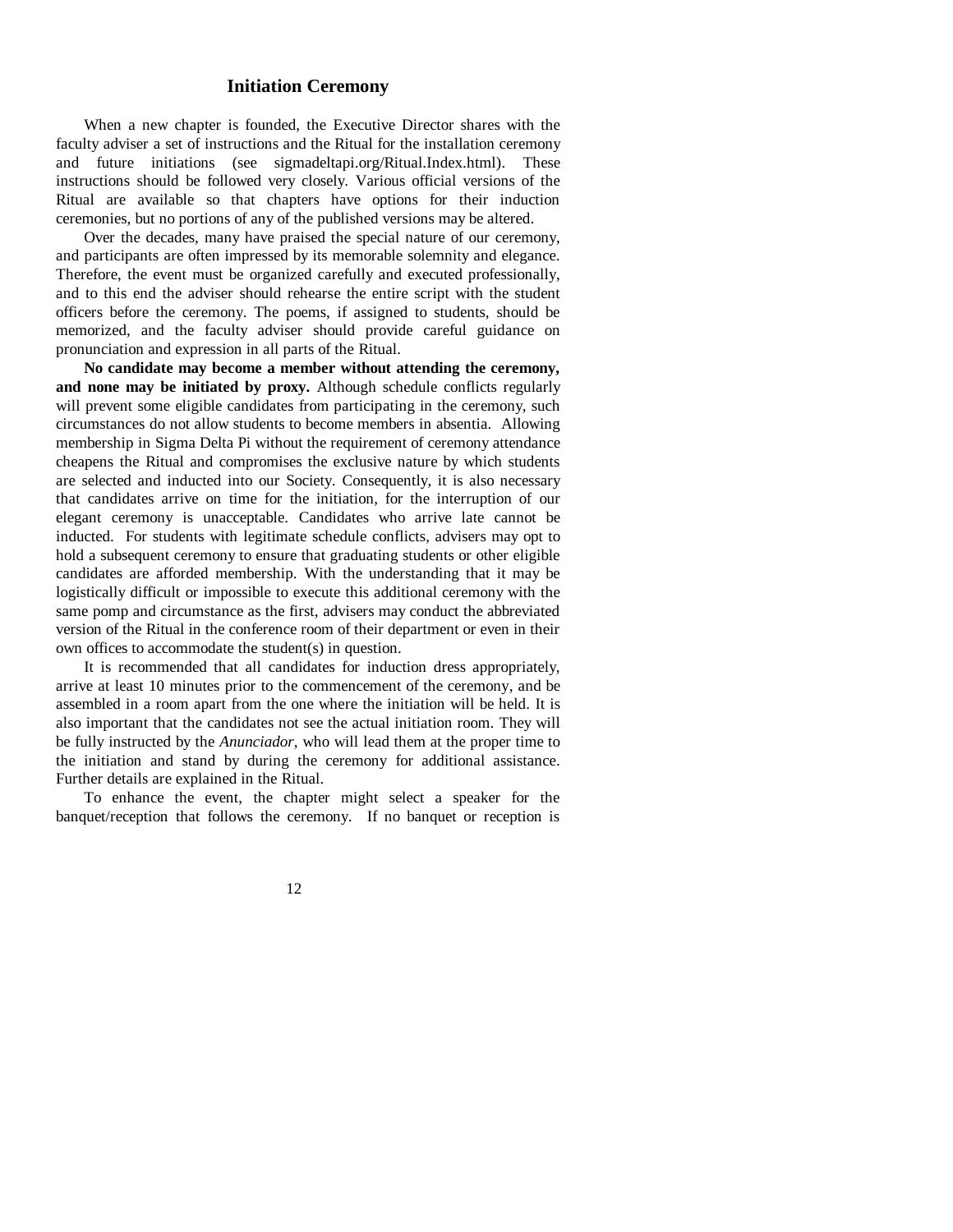planned, a less formal yet appropriate program may follow the initiation ceremony.

Within 10 days after the ceremony, the adviser will ensure that the secretary or some other student officer sends via e-mail to the National Executive Director a complete list of the initiates. This list must include the chapter name and the date of induction. The secretary or other student officer should also submit a written summary of the ceremony and a group photo of the new members to the college newspaper and town papers. A written summary in Spanish and a group photo should also be sent via e-mail to the Director of *Entre Nosotros*, the official publication of Sigma Delta Pi.

A chapter from a nearby college or university that will assist in the installation of a new chapter should refer to the Ritual for guidance. Further instructions are also available from the national office and the respective Regional Vice-President.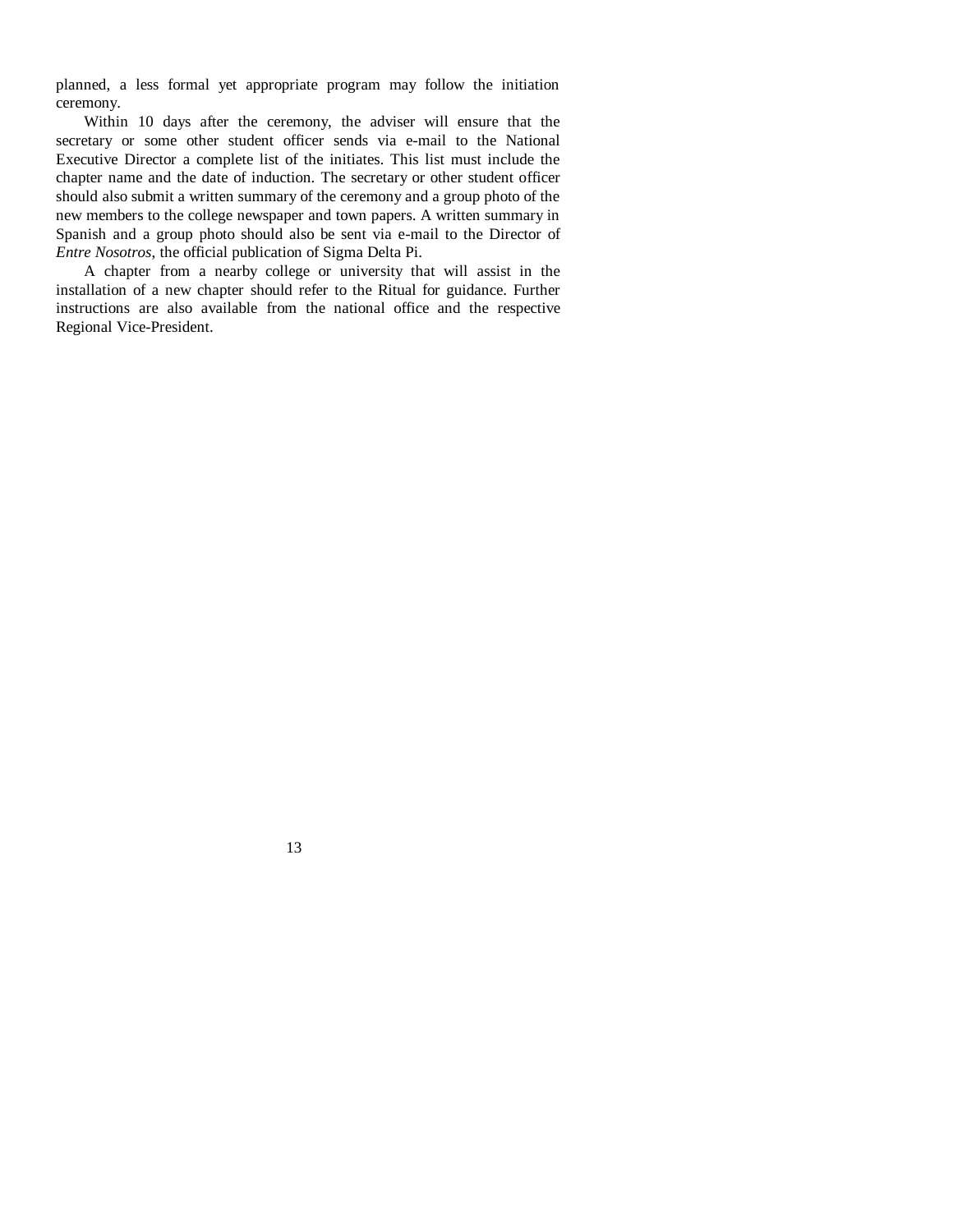## **Chapter By-laws and Policy**

Following Sigma Delta Pi's national by-laws (see sigmadeltapi.org), each new chapter should adopt its own constitution that will regulate its activities yet suit the chapter's own circumstances and reflect its unique and creative projects. Many institutions require that each student organization file a copy of its by-laws with the proper campus authority, but all chapter constitutions/bylaws should first be submitted to the National Executive Director for final approval to ensure they do not contradict the national version.

Complementing a chapter's by-laws are the national policies as outlined in the *Sigma Delta Pi Policy Handbook*, downloadable at the national by-laws page. Every chapter, especially its faculty adviser and student officers, should know and follow the policy handbook's contents, especially beginning with the section titled "ECM/Chapter Relationship" through "Chapter Support." All chapter operations should be in accordance with chapter policies published in the *Sigma Delta Pi Policy Manual*.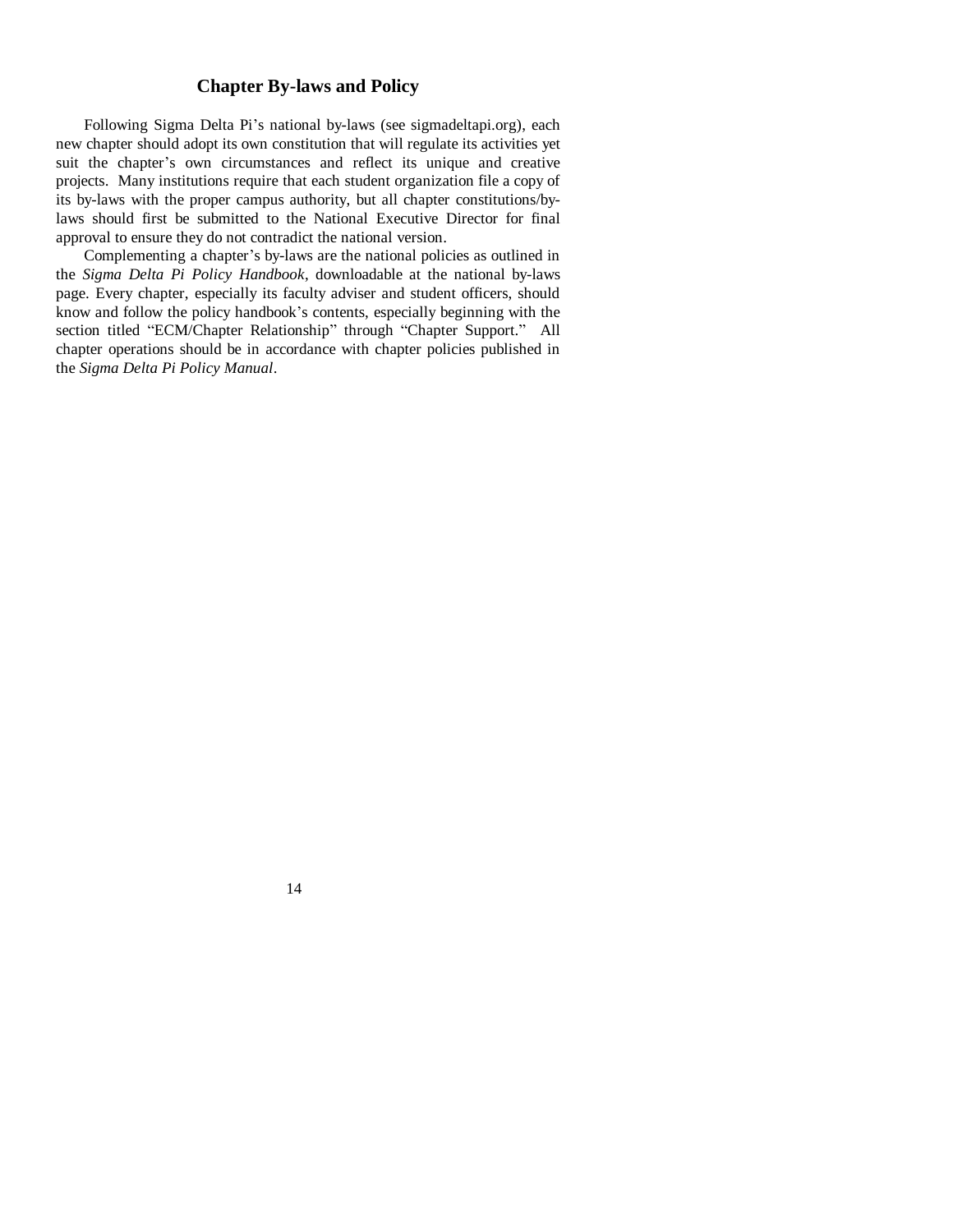## **Chapter Officers**

From the active student members, a chapter should elect or appoint multiple officers to include but not be necessarily restricted to a president, a vice-president, and a secretary-treasurer. However, given the diverse sizes, activities and talents of our many chapters, some new positions may created (e.g., a historian, publicity/social media director, community relations director, webmaster, etc.), others may be split (e.g., the secretary-treasurer into a secretary and a treasurer), and others combined (e.g., the vice-president and secretary-treasurer in the case of very small chapters) to accommodate better a chapter's needs. Delegating responsibility to numerous, dedicated student members will strengthen the chapter. Below are suggested responsibilities for various student positions to assist with a chapter's organizational efforts. A chapter is welcome to divide and customize these duties among its officers as appropriate.

New officers shall be elected or appointed in the second half of the spring term and should serve until replaced a year later. If elections are held, the adviser should share with its members a description of the responsibilities required for each position so that chosen individuals are fully aware of their duties.

The chapter president generally presides at all meetings, directs the affairs of the chapter in coordination with the faculty adviser, represents the chapter on special occasions, provides leadership in building an outstanding chapter, and communicates with the adviser on all matters related to the chapter. The student president should also motivate all members to work together conscientiously and productively in order to be eligible for a national award. Receiving a national recognition can inspire members the following year to emulate this accomplishment.

The chapter vice-president leads in the absence of the president, or when requested, and should assist the president and faculty adviser with chapter programming and other related activities as deemed necessary and appropriate.

The chapter secretary (or secretary-treasurer) records the minutes during each meeting and ensures that the final approved version is accessible to all chapter members; this should be done with one hard copy for the corresponding academic department's central files and an electronic copy sent to all active members and the faculty adviser. The *Libro de Registro* should be kept in the adviser's office, but the secretary should have access to this registry when needed. All chapter records maintained by the secretary during the academic year shall be left with the adviser during the summer. The secretary may also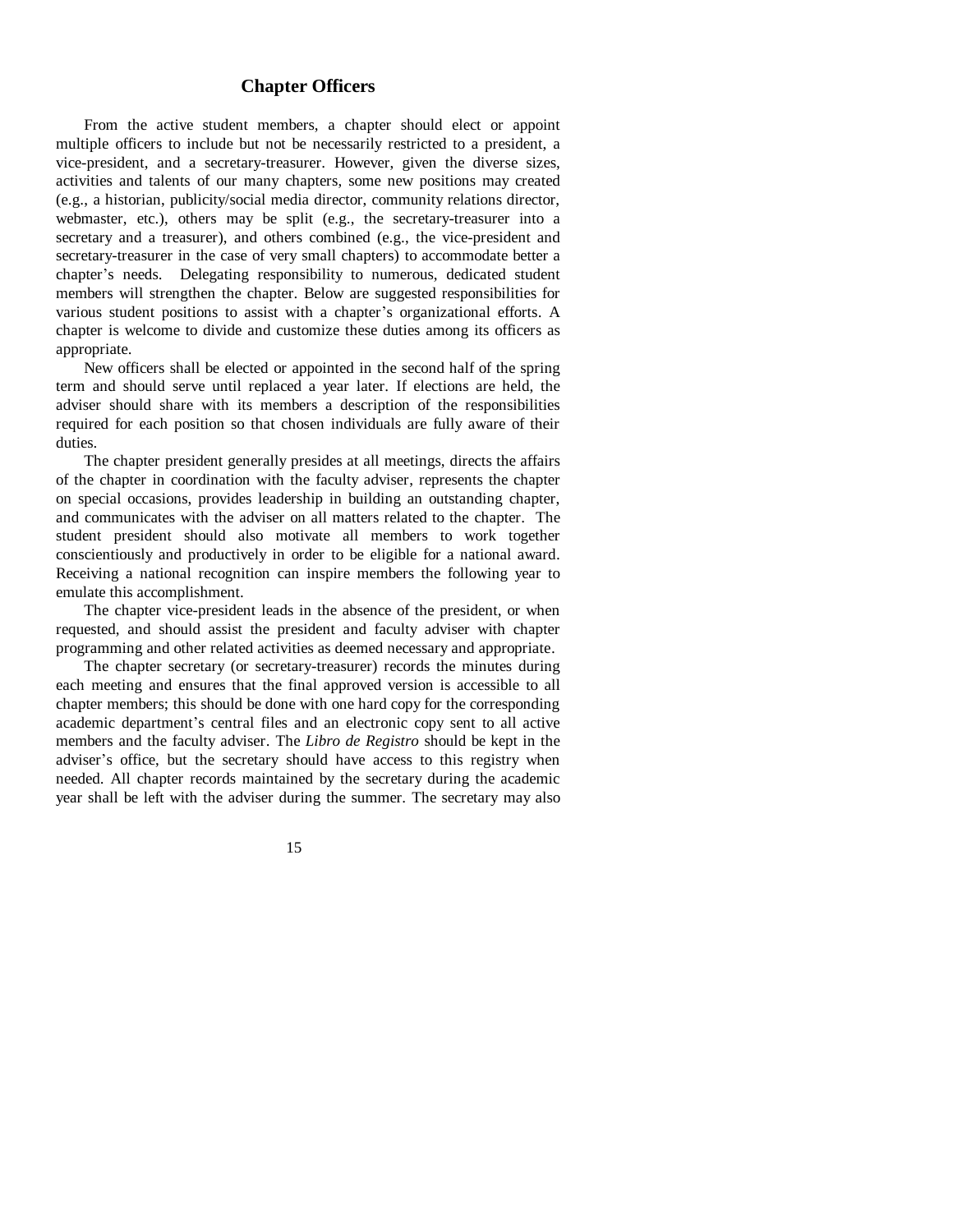assist the president with correspondence of the chapter, including the preparation and mailing of invitations to confirmed candidates for membership. Special invitations to proposed honorary members and speakers or lecturers should be sent with the signature of the chapter president.

The chapter treasurer, if a separate position from the secretary, works with the faculty adviser to disburse chapter funds and maintain records for all financial transactions of the chapter. The treasurer may also co-sign checks issued by the chapter, if this is part of the institutional procedure for such disbursements. The sending of national induction fees and special orders for *reposteros*, replacement charters, etc., shall be handled by the treasurer in cooperation with the faculty adviser. The treasurer may also be called upon to provide periodic financial reports for all the chapter officers, members and the adviser. Arrangements should be made at the end of the treasurer's term of office for the newly confirmed treasurer to assume effectively all the responsibilities of the outgoing officer. The treasurer's report at the end of the year should be made a part of the chapter's permanent record.

The publicity/social media director prepares and distributes the announcements of all newsworthy chapter activities, and specifically the advertisement of future and past events in consultation with the faculty adviser and other student officers. This student director should use all appropriate media: a chapter page on Facebook, a chapter Twitter account, e-mail blasts to members, a departmentally-designated bulletin board, posters, photographs, the college and local newspapers, the chapter's website, radio and television stations, etc.. Regarding the chapter's website, the director may be in charge of this project, or the chapter may name/elect a separate chapter webmaster whose duties are explained below. Since the publicity/social media director's duty is to announce all positive news about the chapter and the National Society, he/she is also a public relations officer and should therefore be encouraged to devise ways to raise Sigma Delta Pi's campus and community profile, but always through consultation with the adviser.

The responsibilities of the webmaster, which may be assigned to the aforementioned publicity/social media director or to a separate chapter officer position, are to create and/or maintain the chapter's website and other social media sites (Facebook group page, chapter blog, etc.). Because the webmaster's responsibilities require special skills related to web-based software, active members with prior experience in website design are preferred candidates for this post. If the webmaster is creating a new site for the chapter, this must be done through close consultation with the chapter president and faculty adviser. Once the site is established or updated with a new web address, the chapter webmaster has the duty of informing the National Executive Director of the address so that the chapter's site may be linked to the national chapter directory and thereby be considered automatically for the Frida Kahlo Award, granted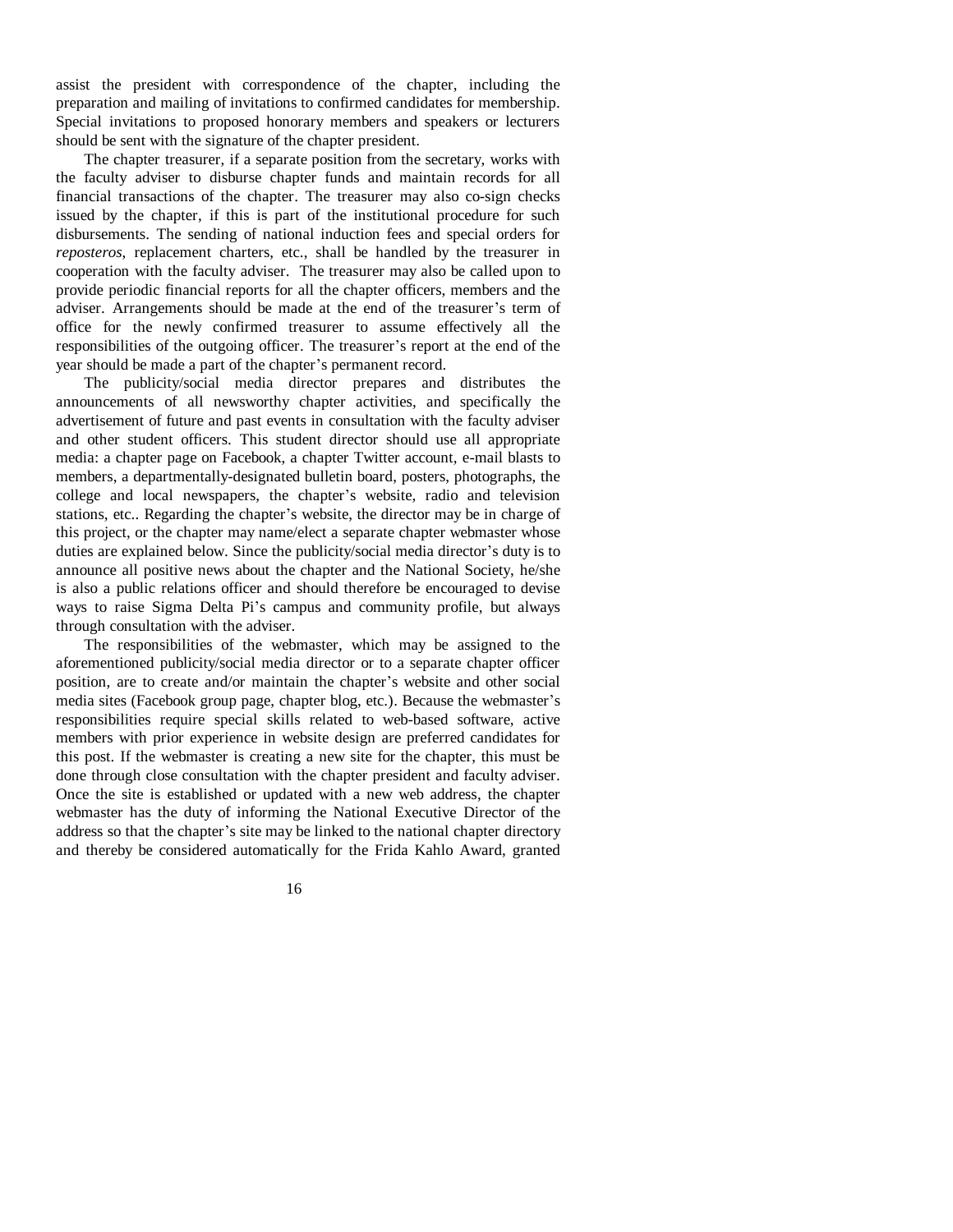each year to a chapter for its outstanding website. Maintaining a chapter website entails constant consultation with the president and faculty adviser to ensure that any new material posted on the site is acceptable. Websites become outdated quickly, therefore the webmaster should update the chapter's site weekly or, at the very least, monthly.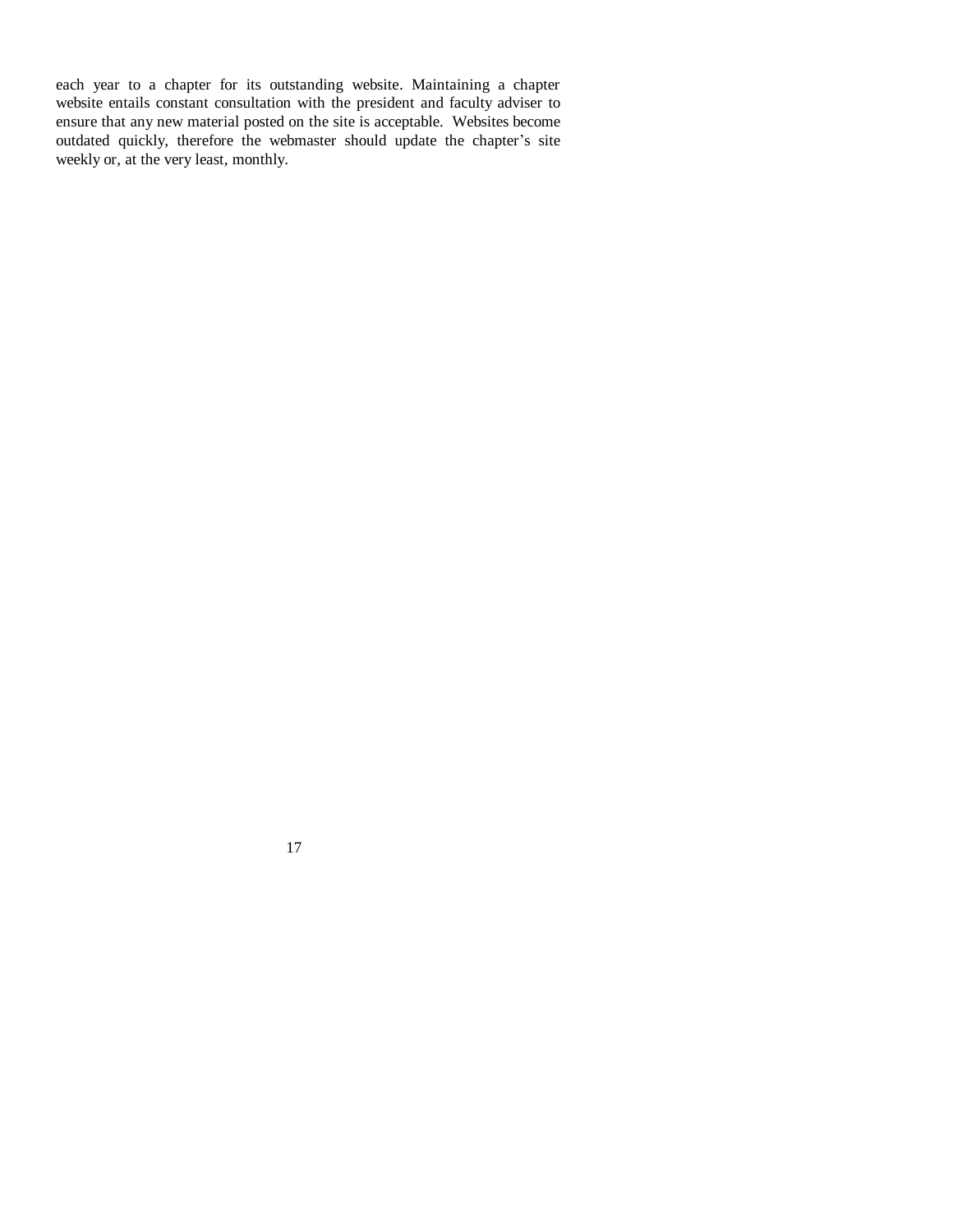## **Chapter Activity**

Routine activities such as the appointment/election of chapter officers, initiation of new members, receptions, hosting speakers, announcing the aforementioned, and making reports to the National Society, are essential and common to all active chapters in good standing. The outstanding chapters excel because they perform all these functions superbly and engage in numerous additional activities. For the academic year, each chapter should select one or more projects that will reflect favorably on the Society and the chapter through service to the National Society, service to the college/university, and service to the community. Below are several suggestions, but due to the scope and variety of projects executed by Sigma Delta Pi's 590+ chapters nationwide, there are also many other excellent activities not included here but published in the "Reseñas capitulares" sections of past issues of *Entre Nosotros* that are available online at sigmadeltapi.org/EN.html. The following are not listed in any particular order:

1. Establish a tutorial service for elementary and intermediate-level students of Spanish. This service should be advertised by the publicity/social media director and/or the webmaster.

2. Create a program for teaching English to Spanish-speaking students and to Spanish-speaking immigrants in your area.

3. Execute a service staffed by capable members to speak to local high school classes to persuade students of the value of studying Spanish. Convince high school freshmen and sophomores of the importance of studying three to four years of Spanish in high school, and persuade juniors and seniors of the need to continue studying Spanish beyond high school. This project will also give the speakers the opportunity to inform high school students of the quality of education offered in their college for those continuing their study of Spanish. This information should include an overview of the activities of both the Spanish club and the chapter of Sigma Delta Pi. Such a project should be coordinated very closely with the respective high school administrators and teachers of Spanish.

4. Organize a Spanish poetry contest for the high school students in your school district and/or a contest for all the colleges and universities in your state. This should be organized carefully among the chapter members and with the faculty adviser's guidance. By contacting the foreign languages coordinator of the respective school district or comparable school district administrator, the publicity director can obtain names, e-mail and regular addresses of all Spanish teachers within the district for the purpose of disseminating contest announcements. Frequently, the departmental administrative specialist can assist with this step. The webmaster should aid the publicity director with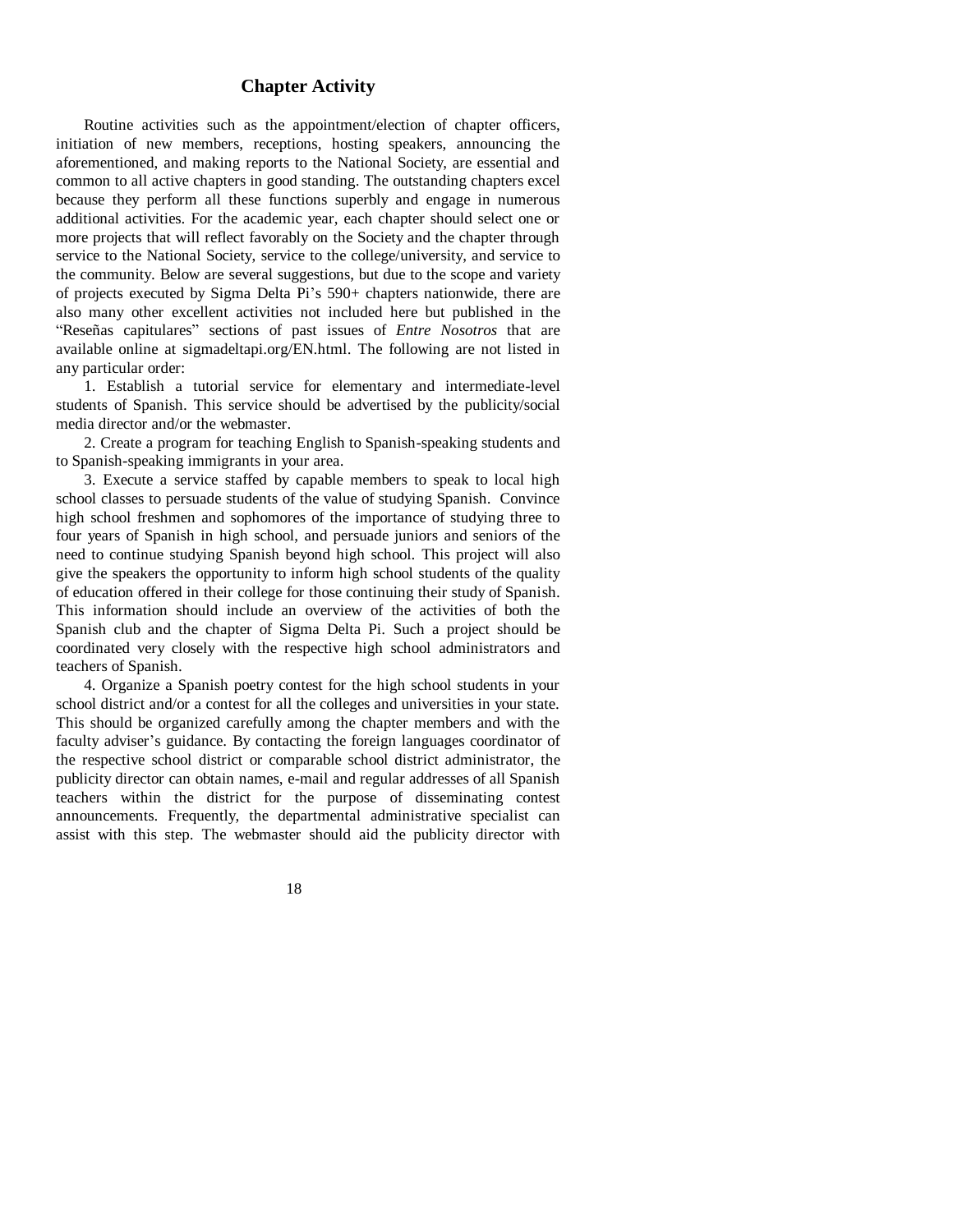posting the announcement on the chapter's website. Details such as poetry submissions criteria, submissions deadlines, address and name to where submissions should be sent, etc., should be included on the contest announcements. The chapter adviser as well as advisers and/or professors of Spanish from neighboring colleges and universities can serve as judges on the awards committee to evaluate the submissions. If a contest is done for both high schools and colleges, judges should evaluate for the two separate categories respectively.

Once the committee has made its selections, organize a special awards ceremony on your campus where contestants are invited to recite their poems before your chapter members, the awards committee, your adviser, contestants' parents and teachers, your department's dean and/or college president, and professors of Spanish at your institution. Either the chapter president or adviser can serve as the master of ceremonies. Once all the contestants have recited their poems (either by memory or reading), the master of ceremonies should announce the winners. Have the chapter produce handsome certificates to present to the finalists (*Primer Premio*, *Segundo Premio*, etc.).

If there is a Hispano-American society or similar organization in your area, sometimes it is possible to recruit their collaboration, perhaps a donation of cash awards for the top prizes. Ask your college dean or language department to finance a ceremony reception. The publicity director should ensure that the event is covered by the college and local media.

5. Propose a plan to your languages department to create a college-wide Languages Day, a Hispanic Day or a Hispanic Week where numerous language-related activities are conducted on your campus in order to enhance awareness of the importance of the language and culture. Such a project can certainly be done in conjunction with the college's efforts to encourage enrollment of high school students after graduation.

6. Present a play in Spanish. This may be done entirely by the members of the chapter, by selecting non-members for certain roles, or by asking the department to collaborate but permitting the chapter to sponsor the event. If there is already an existing theater group within the Spanish department or section, have members collaborate with this group. The choice of the play will depend upon the ability of the students. This can be a profitable venture if the play is properly advertised and a full synopsis in English and Spanish is printed for distribution to all attending. The play can appeal to high school and college students of Spanish. With free tickets, instructors can be enticed to urge their own students to attend. The play will also draw Spanish-speaking citizens of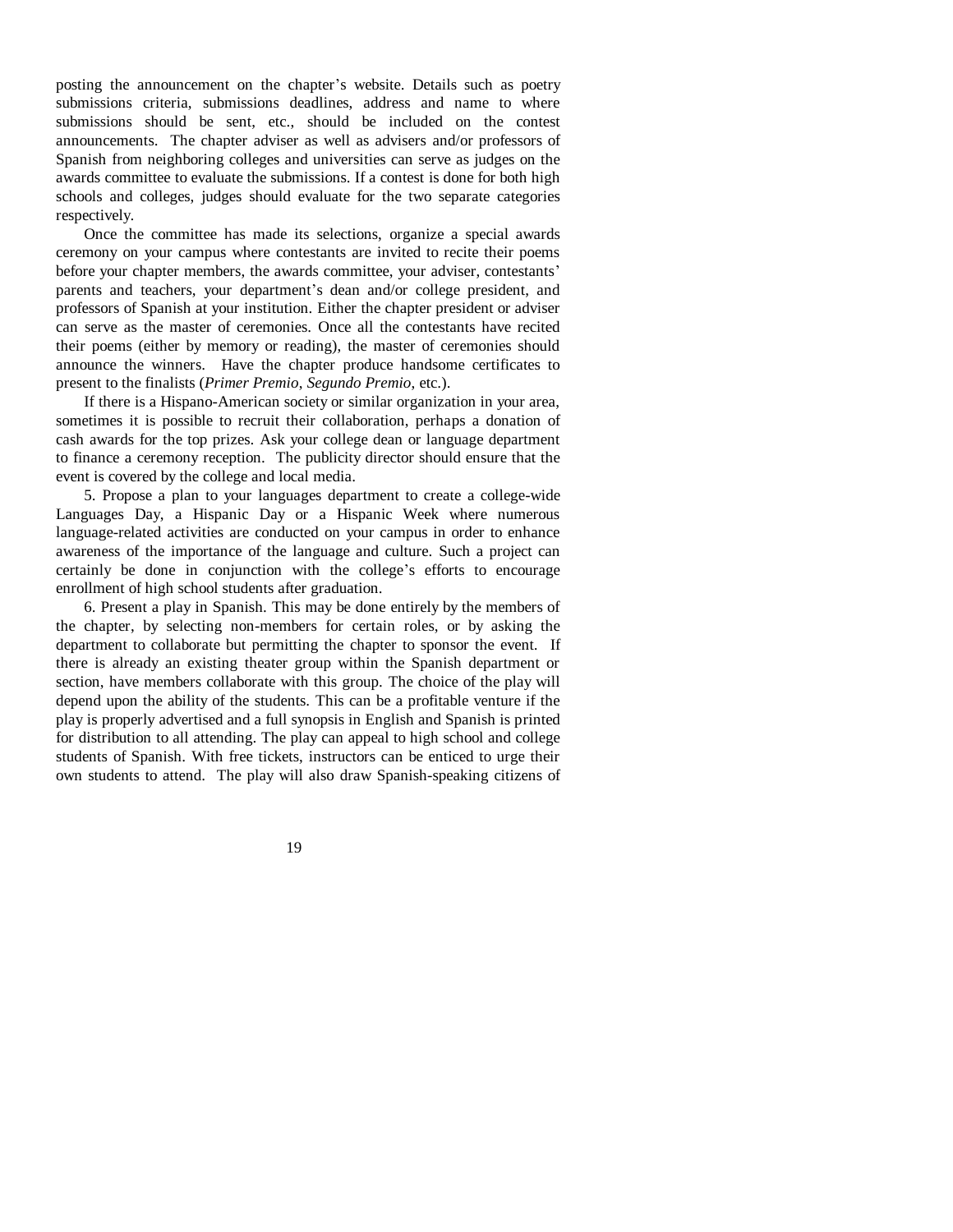the community. When such performances are successful, some colleges and universities perform before other institutions.

7. Present a movie in Spanish. Although these can certainly be U.S. produced films dubbed in Spanish, there are numerous quality productions from Spanish America and Spain that should be considered, many of which are based upon Hispanic literary masterpieces. All movie showings must be done in accordance with copyright laws and college/university policies. If you have specialists of Hispanic film at your college or university, you can consult them on possible selections and invite them to collaborate with the event and perhaps direct a discussion following the movie.

8. Sponsor a guest lecturer to address a topic of student interest. They may be a renowned scholar from a university in the U.S. or abroad, or a well-known foreign author or scholar currently visiting this country. In the past, Jorge Luis Borges, Camilo José Cela, Carmen Laforet, Ana María Matute, Federico García Lorca, Dámaso Alonso, Isabel Allende, Elena Poniatowska and many others have traveled in this country and spoken to audiences at numerous colleges and universities. Contact the nearest representatives of Spanish-speaking countries, such as consuls, ambassadors and cultural attachés for information on availability. After the chapter has complete information, efforts should be made to persuade the college administration to fund such lectures. Many institutions have funds budgeted for such projects.

9. Publish a literary magazine in Spanish with poems, essays, and stories by chapter members and superior students not yet admitted to membership. If your chapter is serious about such a project, it is wise to appoint a capable member as editor who will ensure that the project is directed from beginning to end. The assistance of the adviser can be critical in ensuring the success of the endeavor. You may also wish to collaborate with neighboring chapters of Sigma Delta Pi to enhance the production of the journal. Some chapters that currently publish a journal have converted it into statewide and national projects, and because communication is facilitated by current technology, it is easy to solicit chapter collaboration nationwide. When seeking student work for your publication, be sure to distribute a "call" that presents the submission criteria, the deadline for submissions, and the address of the journal's editor. These "calls" can be posted on the chapter's website, distributed via social media, and sent through a chapter e-mail distribution list. For chapters with scarce resources, a journal could be published exclusively online to avoid printing costs. Online journals have earned great respect in recent years, so a chapter's decision to publish its own journal in this way would not compromise integrity provided care is given to the other steps of the process.

10. Organize an honor-society council with officers of other honor society chapters whose societies are members of the Association of College Honor Societies (achsnatl.org), the nation's only certifying agency for college and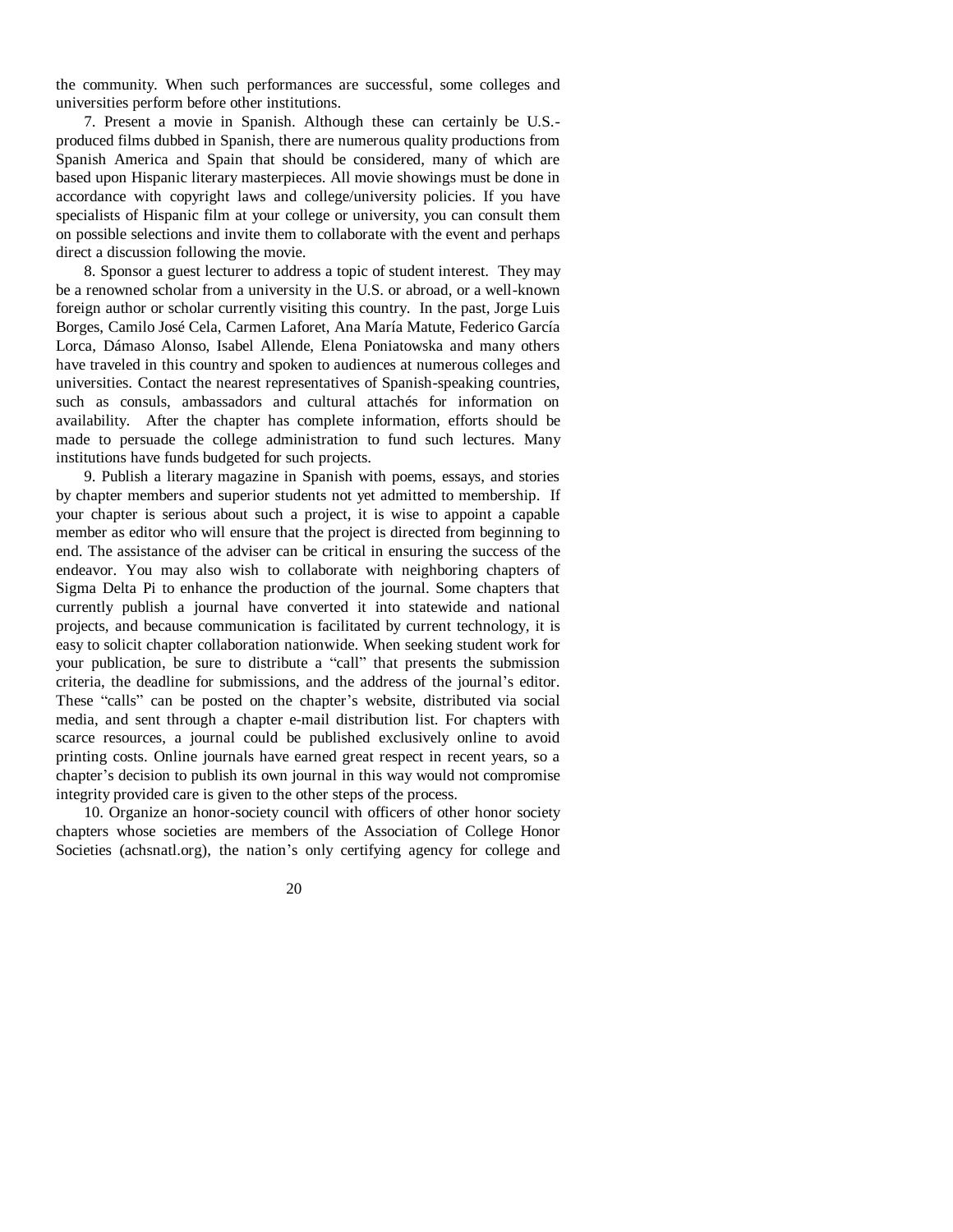university honor societies. Demonstrate to these officers how the council can exert greater influence than any one chapter in obtaining advantages for the honor societies from the administration, in making the honor societies known on the campus and in the community, and in attaining worthy and common objectives. If this is accomplished, it might be prudent to arrange one joint meeting of all the societies' members—or perhaps a joint banquet—to which the college president and the deans can be invited. For such an occasion, a dynamic guest speaker should be chosen to address those attending.

11. Plan a poetry recital for members, Spanish faculty, and advanced students of Spanish who are interested in Hispanic poetry. The publicity director and webmaster can prepare announcements in the same fashion as described previously for other projects. All who plan to attend should be invited to recite their favorite Hispanic poems. Although it would be ideal for those reciting to do so from memory, this is not necessary. If you believe that many participants will attend, you may wish to establish a specific time limit for each recitation. The recital should be held somewhere appropriate for this type of activity: a campus's language house, a faculty member's home, etc. A small reception following the event would also complement the recital.

12. Develop a fund raising project that reflects the mission of the Society. This will contribute to the growth of the chapter's treasury and allow funding of chapter-related receptions and banquets, the purchase of honor cords or stoles for graduating members, the acquisition of a chapter's own *repostero* from the National Executive Director's office, book awards for outstanding members, etc.

13. Establish a program of recognition for excellent high school students of Spanish. This can be done rather inexpensively with computer-generated certificates presented during a special ceremony at the high school(s) in question or at your institution. At such a ceremony, all chapter members, the adviser, the high school principal(s) and teachers of Spanish should attend. The chapter president should coordinate this closely with the high school principal(s) and teachers of Spanish so that the chapter has their full cooperation. This project will give excellent exposure to your chapter as well as encourage the study of Spanish among high school students.

14. If a neighboring college does not have a chapter of Sigma Delta Pi, persuade that institution to apply for a charter through the National Executive Director (an application form is downloadable at sigmadeltapi.org). Before undertaking this project, send the National Executive Director a copy of the college's current catalog (in hard copy or as a web address) along with a short note requesting authorization to proceed with the recruitment of a new chapter.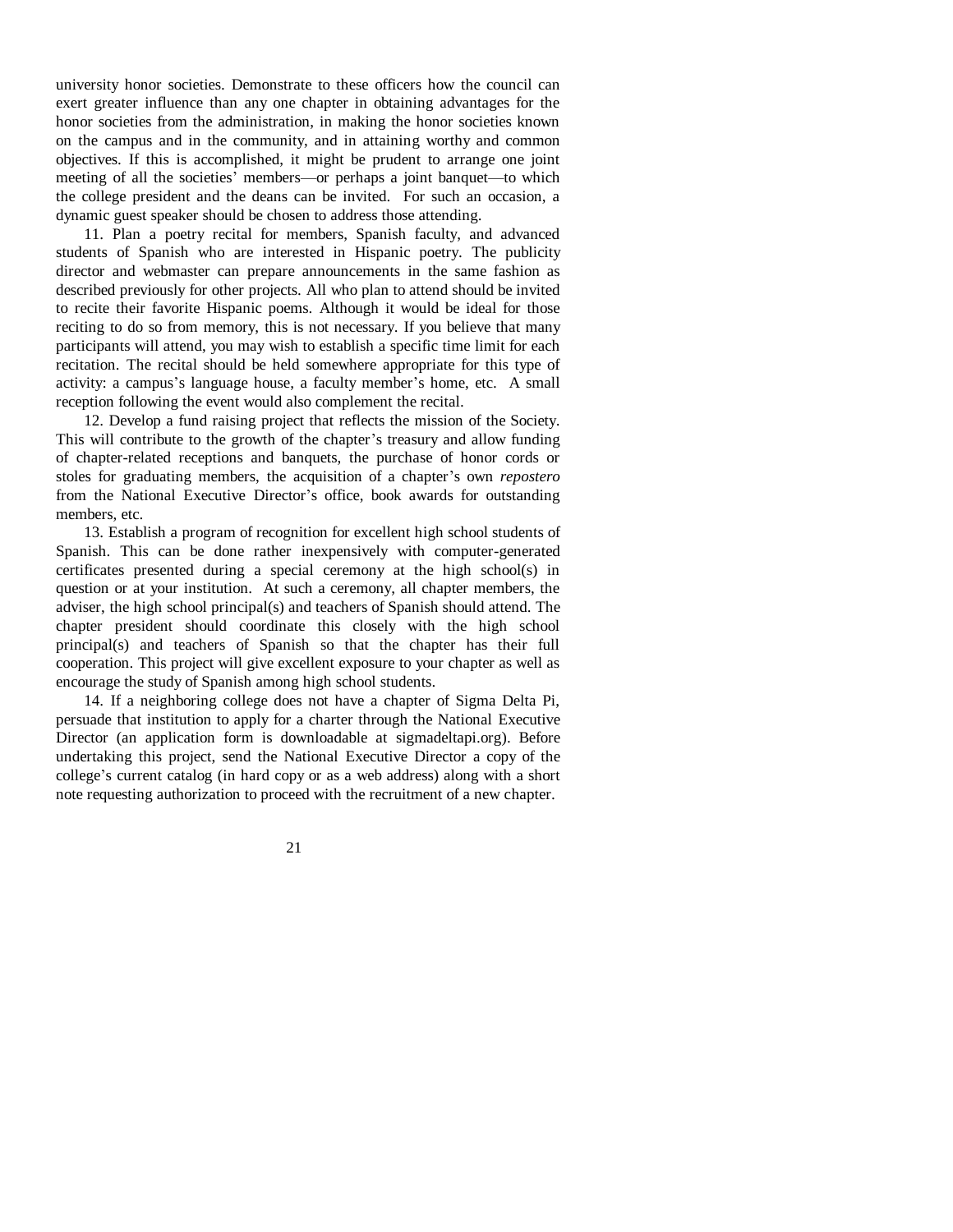15. Establish a local scholarship program or some other type of award to be presented to outstanding chapter members and lower-level Spanish students who have excelled in their Spanish studies. A simple plaque is not very expensive, nor is a computer-generated certificate. Embassies and consulates sometimes furnish materials such as books for prizes.

16. Create a local (county) or statewide Spanish teacher of the year program, assuming another organization (e.g., the AATSP) is not already involved in a similar venture. By soliciting business sponsors (restaurants, hotels, corporations) to donate meal gift certificates, cash awards, lodging accommodations the evening of the award ceremony, etc., expenses for the chapter—besides administrative work—would be low with the exception of the reception for the awards ceremony. Many states do not have active Spanish teacher of the year recognition programs, meaning that a chapter who decides to execute such a project would not only earn the appreciation of Spanish teachers statewide, but it would also draw much attention to the chapter, language program and institution. A separate website for the program could be created and housed on the institution's server, a judging board established (with prominent educators in one's region or statewide), and a nomination process initiated with official nomination forms, etc. Distributing a "call for nominations" could be done via e-mail using a database that includes school administrators and superintendents who would nominate their outstanding Spanish faculty.

In addition to choosing one or more suitable projects, each chapter should select programs for the non-business meetings. Some possibilities:

1. Invite a professor to discuss an aspect of Hispanic history, politics, art, music, architecture, archeology or philosophy. If the speaker is from another department and does not know Spanish, his/her presentation in English is completely acceptable.

2. Invite Spanish-speaking guests such as professors to discuss authors, literary movements, and/or individual research. A consul or other government representative may address some cultural aspect of their country, or a minister, priest or rabbi may discuss a religious topic. After any of these presentations, the presiding officer should invite questions and comments from the members and their guests. Some open meetings are desirable to increase interest in our Society.

3. Two of your capable members can be asked to express opposing views on some current, historical, or literary topic to be followed by a general discussion. Panel discussions involving several students and/or professors may be arranged.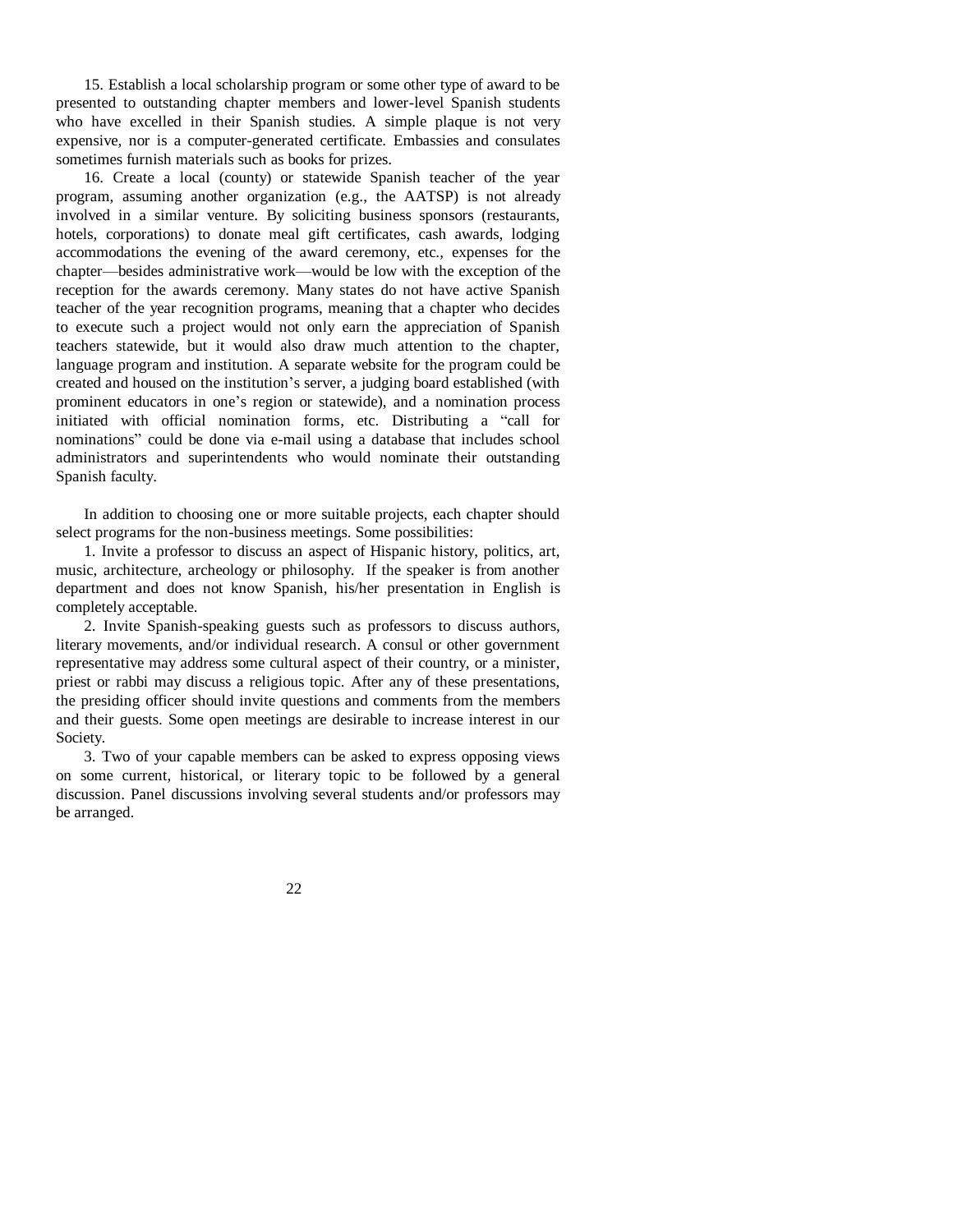#### **National Chapter Awards**

Every chapter should strive to be selected as one of the Society's annual Honor Chapters (*Capítulos de Honor y Mérito*) or as a recipient of the Ignacio and Sophie Galbis Award, granted yearly to one exceptional chapter nationwide. Each of the 10-15 annual Honor Chapters is recognized with a handsome certificate suitable for framing, and the Ignacio and Sophie Galbis Awardee receives a plaque; both awards should be displayed publicly: in a department hallway, a seminar room, or other appropriate location. These prestigious awards are granted only to those chapters whose performance during the year represents a sustained agenda of notable activities that reflect the mission of Sigma Delta Pi. Even very small chapters may earn these awards as they are recognitions of quality, not size. In selecting the 10-15 Honor Chapters yearly, the National Executive Committee considers promptness and efficiency in working and communicating with the National President and the National Executive Director, the competent operation of the chapter (including fulfillment of all the duties of each officer and the adviser), a constructive program of completed activities (including at least one worthy project), and full and proper coverage of all activities in the various media.

Early in the academic year, the adviser should urge the chapter to set as its goals the national recognition as an Honor Chapter. Consequently, the adviser should work diligently with the members to prepare a satisfactory agenda and encourage them throughout the year to sustain their efforts. A chapter adviser who demonstrates exemplary guidance in the activities of the chapter may receive the prestigious Minaya Álvar Fáñez Award, presented annually by the National Executive Committee for an adviser's exceptional leadership. A faculty member who has served as chapter adviser for five consecutive years and has demonstrated sustained and exemplary work in his/her role may be eligible for the José Martel Award, granted once every three years at Sigma Delta Pi's Triennial Convention.

Sigma Delta Pi also recognizes chapters that have distinguished themselves with a "break-out" year: the Phoenix Award/Premio Fénix may recognize one chapter yearly for extraordinary and exemplary activity as compared to the previous year(s).

Finally, and as previously mentioned, a chapter that accomplishes an excellent website may be selected for the annual Frida Kahlo Award.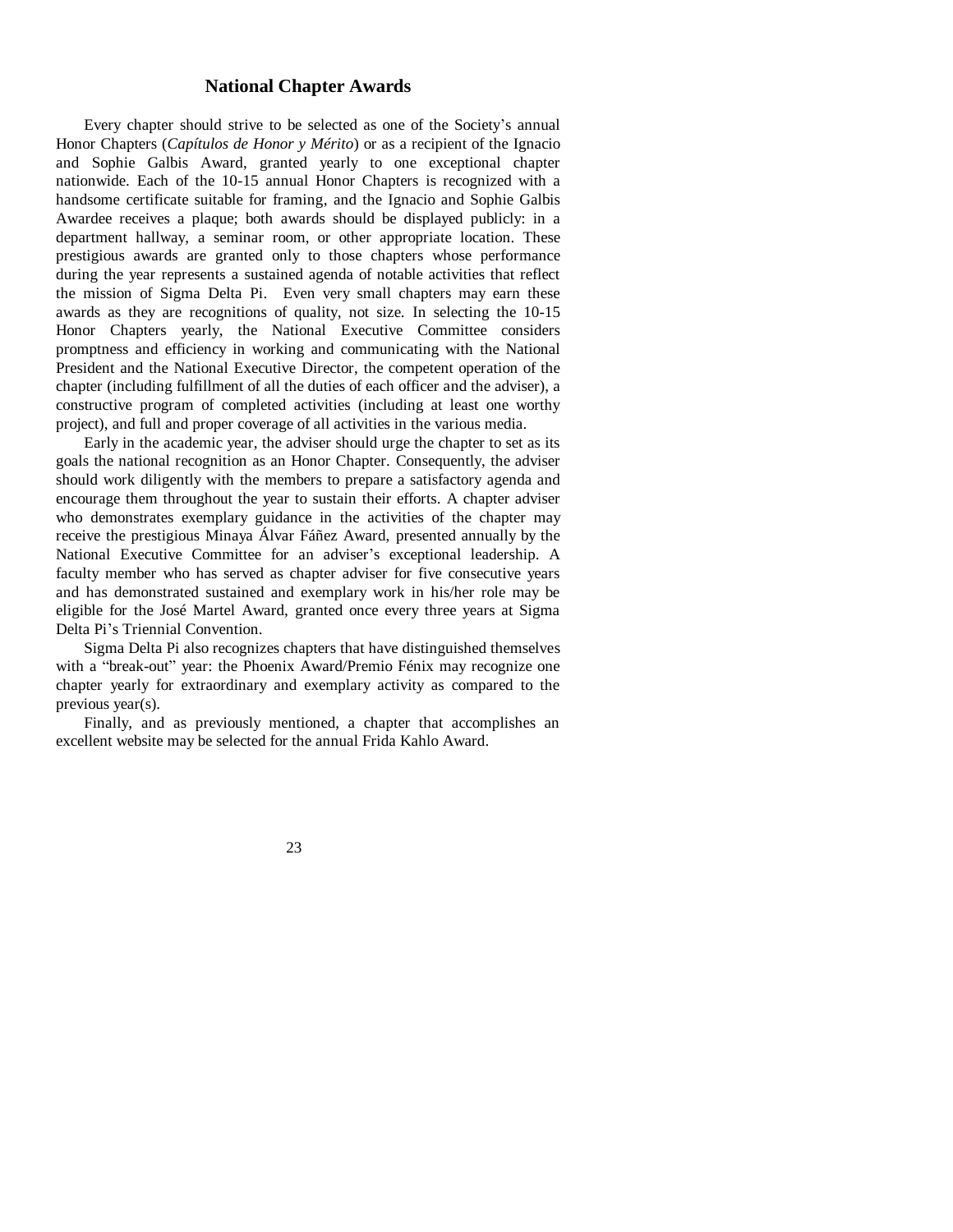## **Change of Chapter Adviser**

A chapter adviser who anticipates leaving his/her post should arrange for the election/appointment of a successor in coordination with the department chair. The outgoing faculty adviser should then fully prepare the successor by passing along copies of the national by-laws, the ritual, the chapter constitution, and this booklet along with other materials found at the national website (sigmadeltapi.org) in the "Chapter Resources" link. The outgoing adviser should also explain clearly his/her duties and remain available for consultation when needed. In addition, he/she should immediately inform the National Executive Director of the name, position, e-mail and regular addresses of the new adviser. In order to maintain the continuity of the chapter, an adviser should NOT leave his/her post until a replacement has been confirmed.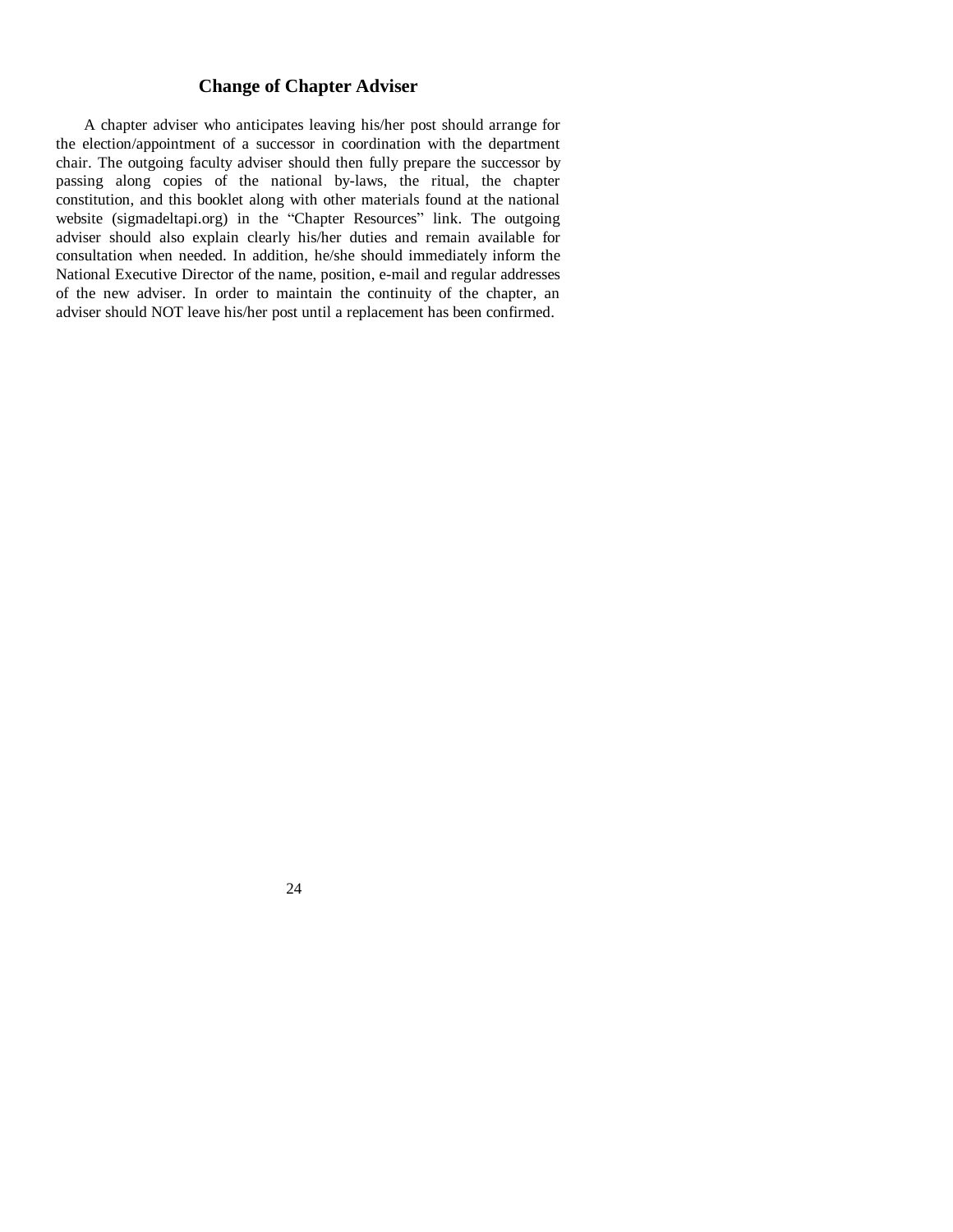## **Annual Reports**

Annually by late May/early June, each chapter is required to submit in electronic format via e-mail an annual report to the National Executive Director, who will share the document and supporting materials with the other members of the Executive Committee. This report (a downloadable copy of the required form is found at sigmadeltapi.org) must include the dates of initiations, a list of all new members, the name, position, e-mail address and phone number of the adviser designated to serve the following academic year, and a list of new officers. It is also critical that the report include a detailed description of all activities and projects of the chapter during the academic year. Such information enables the National Executive Committee to select deserving chapters and faculty advisers for various awards.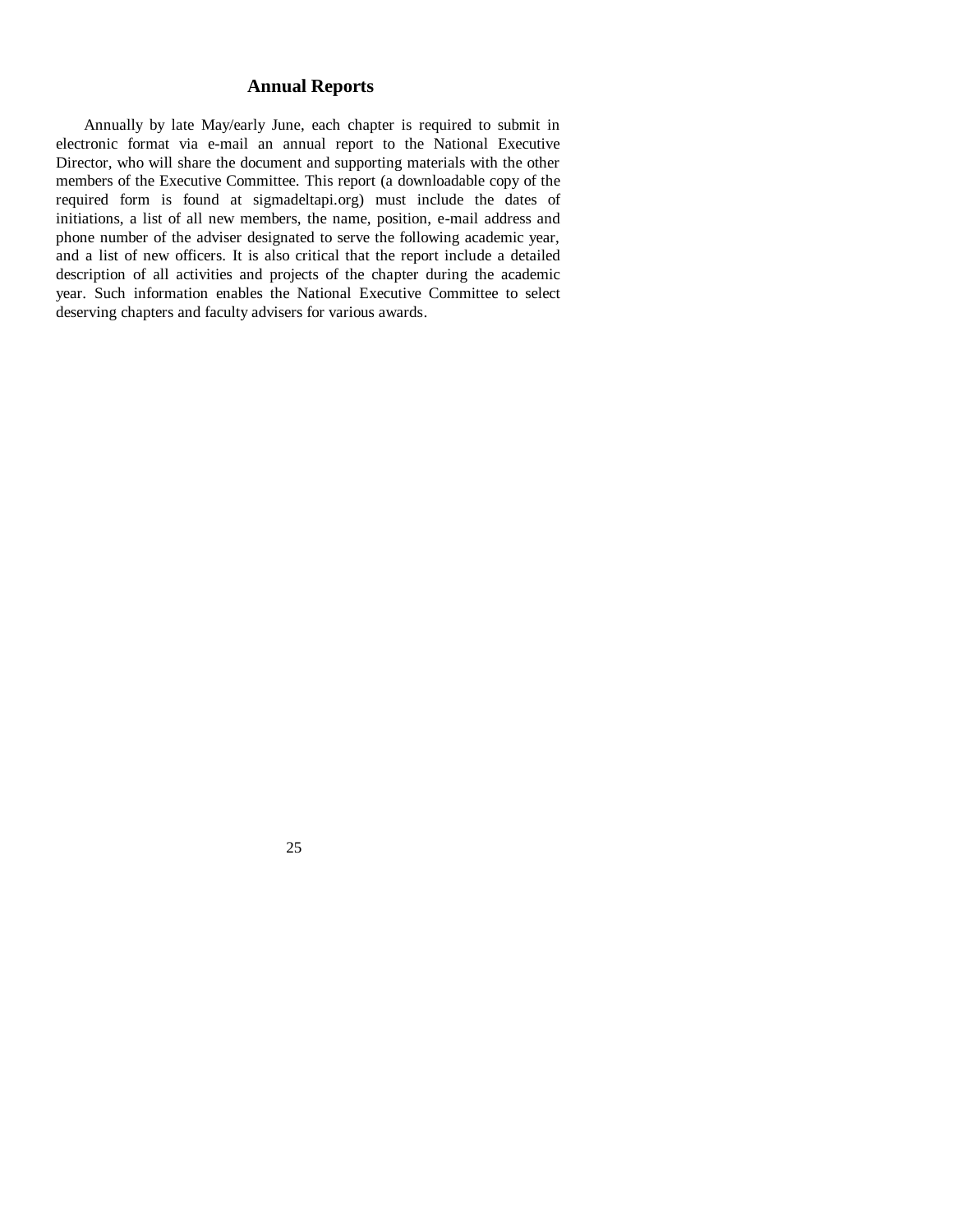## **Active Chapters**

As defined in the national by-laws, an active chapter is defined as one that initiates active members annually, except for extenuating circumstances. The adviser should strive to maintain the chapter active not only in this regard, but also through activities and projects as suggested in the section entitled "Chapter Activity."

An inactive chapter is one that has not initiated new members during a three-year period. If for unavoidable reasons a chapter becomes inactive, the designated adviser should apply for reactivation through the National Executive Director (petitions are available in the link "Forms" under "Chapter Resources" at sigmadeltapi.org). Membership in Sigma Delta Pi offers students many advantages that are only available with an active chapter.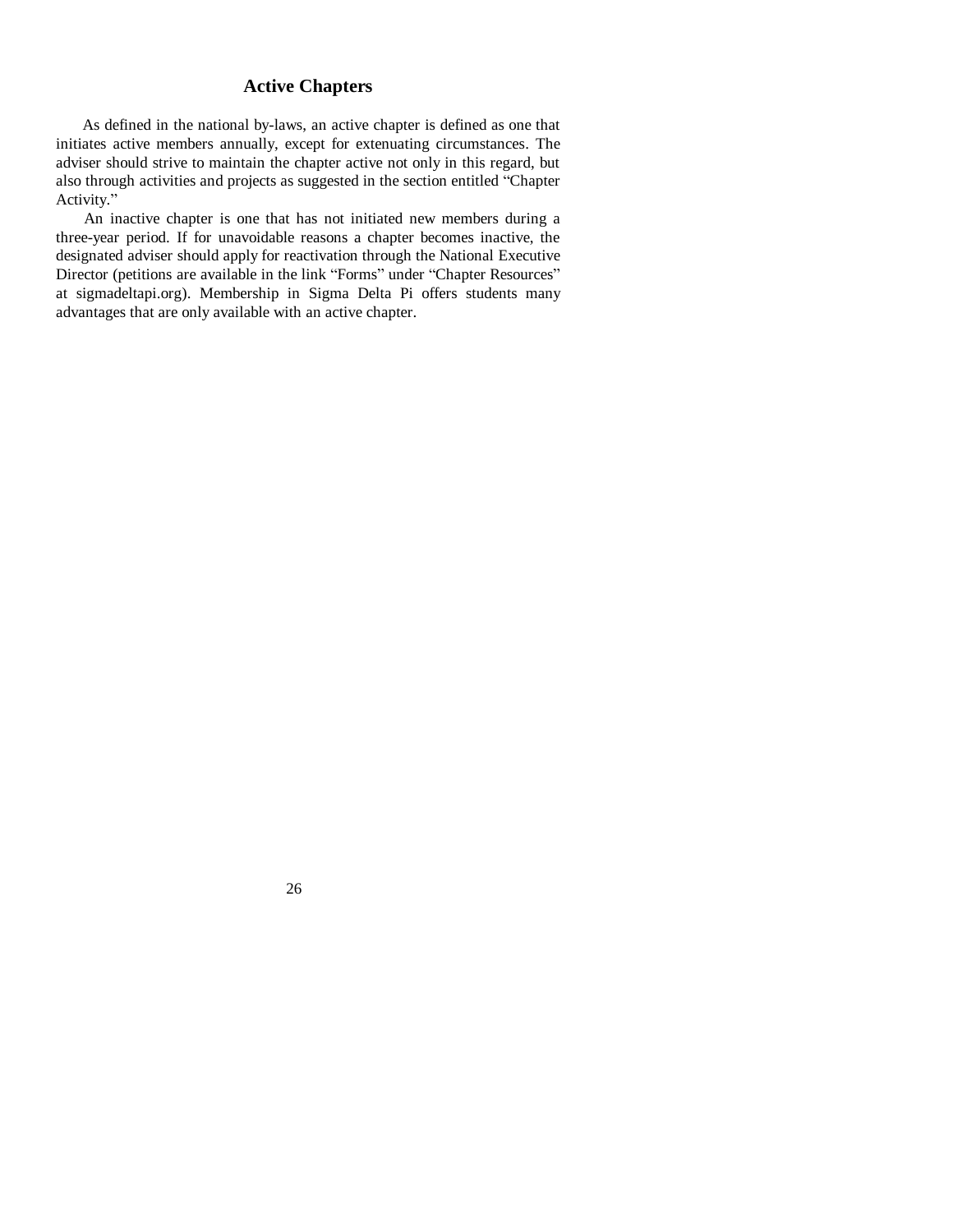#### **Sigma Delta Pi Scholarships and Grants**

Annually, Sigma Delta Pi sponsors a variety of undergraduate studyabroad-awards for use in Spain and Spanish America during the summer and academic year. Active members of Sigma Delta Pi may be eligible for these awards. Downloadable applications and related information are posted at our national website (sigmadeltpi.org) in late September/early October of each year. More details about the awards program such as eligibility criteria, study abroad locations, host institutions, etc., are available at sigmadeltapi.org.

In addition to this undergraduate program, Sigma Delta Pi offers research grants to graduate students who are active members of the Society. Approximately four awards are granted yearly to support travel abroad to Spain or Spanish America for the sole purpose of research in Hispanic Studies.

In addition to these individual grant and scholarship programs, Chapter Project Grants support chapter projects that complement the mission of Sigma Delta Pi. The goal of this program is to encourage chapter activity that goes beyond the annual initiation ceremonies while assisting chapters with increasing their visibility on campus.

To ensure chapter members are aware of these important opportunities, faculty advisers should announce these programs conscientiously while relying on the assistance of the student publicity director for effective distribution and advertising. For the study abroad awards and graduate research grants, the adviser should identify and encourage the strongest candidates to apply. Each year, *Entre Nosotros* publishes the essays of the recipients of all three aforementioned programs. Therefore, chapters should be encouraged to read these essays so they are prompted to apply as eligible. Because the undergraduate student scholarships and graduate research grants are awarded on merit, applicants from small chapters have the same chance of winning as those from larger ones.

The Executive Committee of Sigma Delta Pi determines annually the number of awards available and the corresponding program rules, which means that changes may occur from year to year depending upon numerous circumstances. Potential applicants should regularly visit our national website for details regarding the number of available awards in a given year.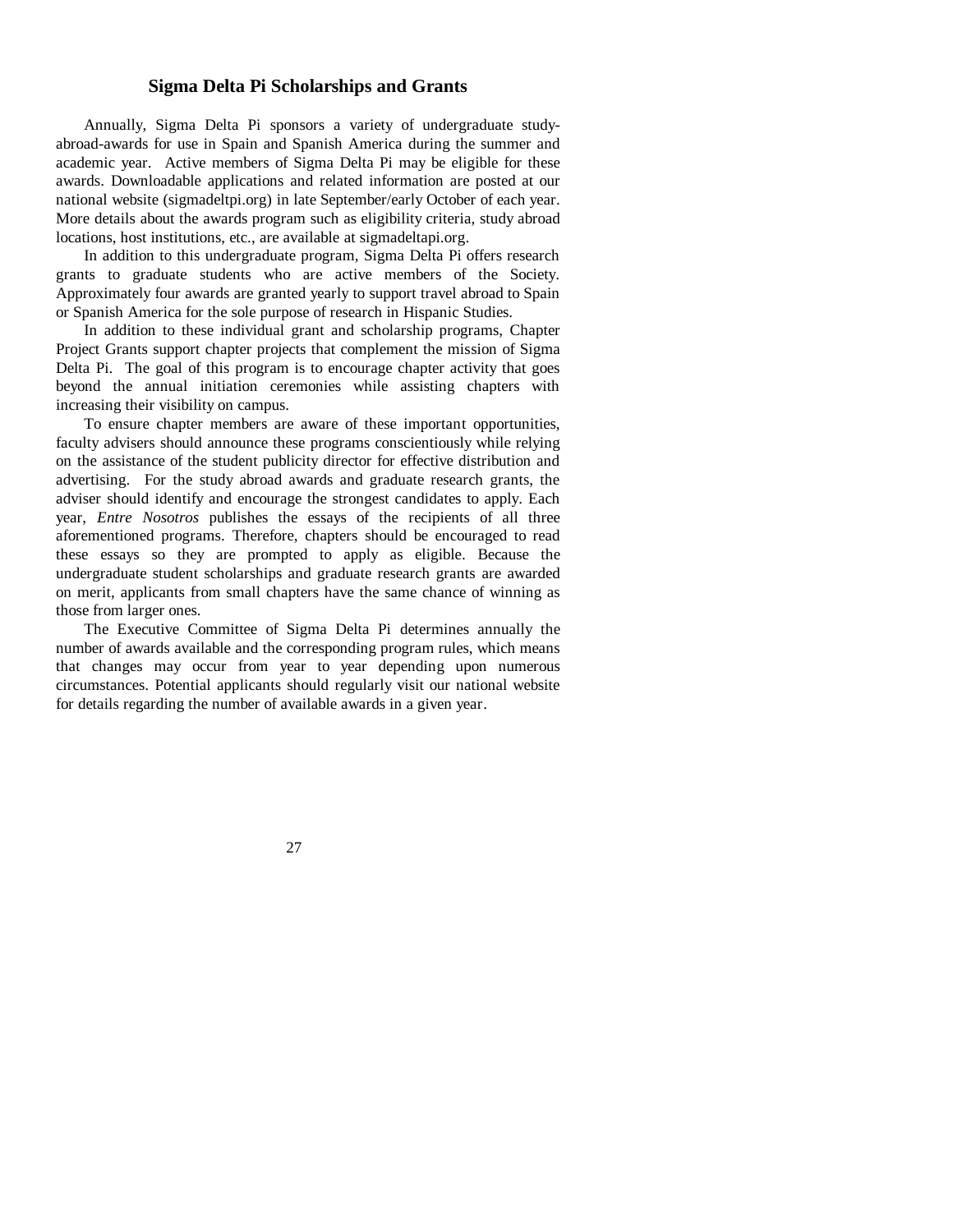## **Regional Officers**

Sigma Delta Pi has five Regional Vice-Presidents, each of which has jurisdiction over his/her respective region and states as follows:

Northeast: CT, DC, DE, MD, ME, MA, NH, NJ, NY, PA, RI, VT Southeast: AL, FL, GA, MS, NC, KY, SC, TN, WV, VA Midwest: IA, IL, IN, MI, MN, NB, ND, OH, SD, WI Southwest: AR, CO, KS, LA, MO, NM, OK, TX West: AK, AZ, CA, HA, ID, MT, NV, OR, UT, WA, WY

Each adviser should determine his/her chapter's region, know the name and address of the corresponding Vice-President, and call on that officer for information or help as needed. The names and e-mail addresses of the Vice-Presidents are published in *Entre Nosotros* and on the national website (sigmadeltapi.org).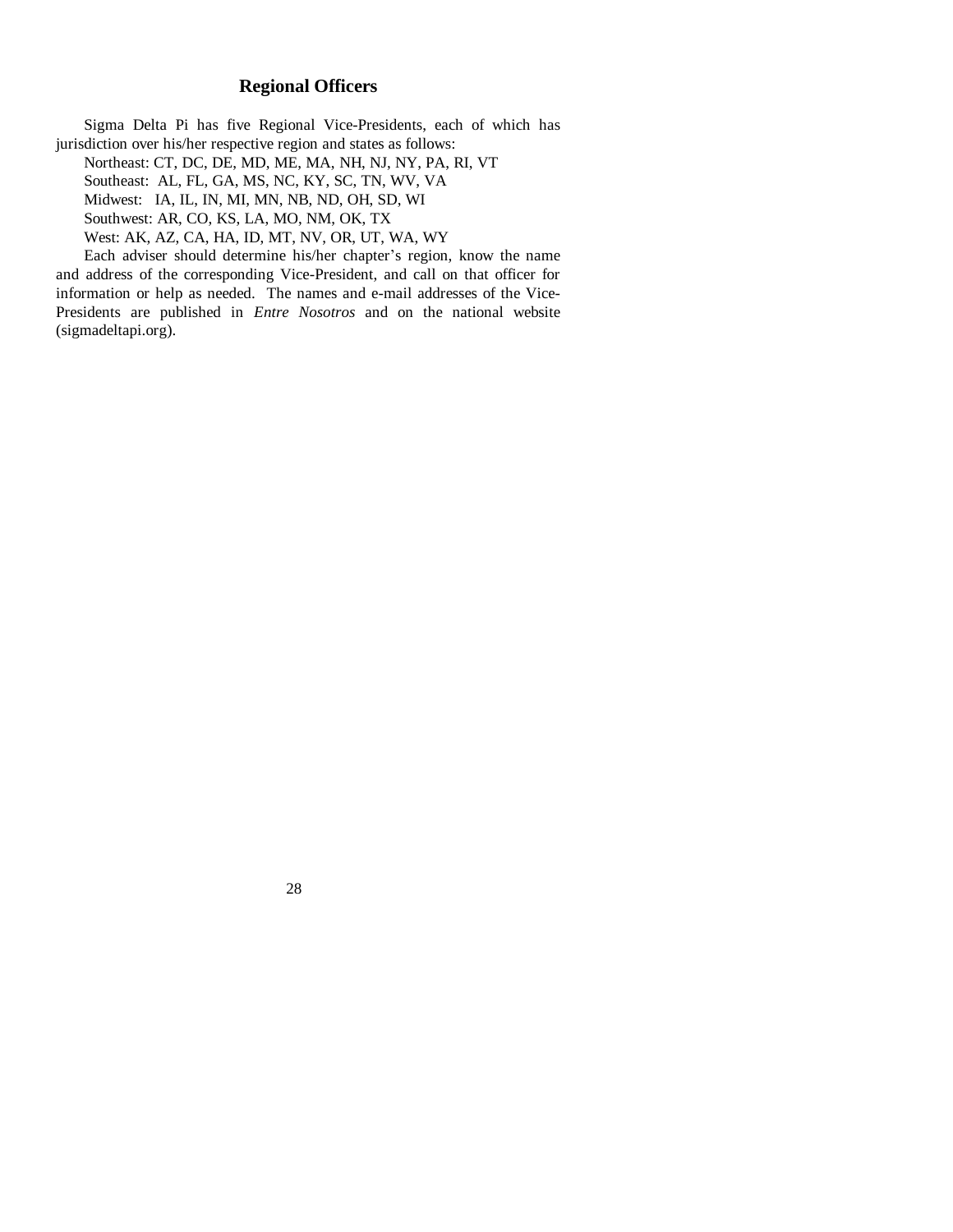#### *Entre Nosotros*

This official publication of Sigma Delta Pi is published once yearly in the spring of the academic year. One copy is sent to all chapters in the spring, and a second is sent to all active chapters at the beginning of the fall term. The first copy should be circulated among chapter members, and the second should be kept in the institution's library. Announcements, lists of various award recipients, summaries of chapter activities, essays of the scholarship and graduate research grant recipients, addresses of the Executive Council, etc., appear in this publication. Chapters with information to include in *Entre Nosotros (EN)* should e-mail the summary in Spanish along with photo attachment) to the Executive Director by November 1. Additional copies of *EN* may be requested by e-mailing the National Executive Director, and past electronic issues (since spring 2003) are available online at sigmadeltapi.org/EN.html.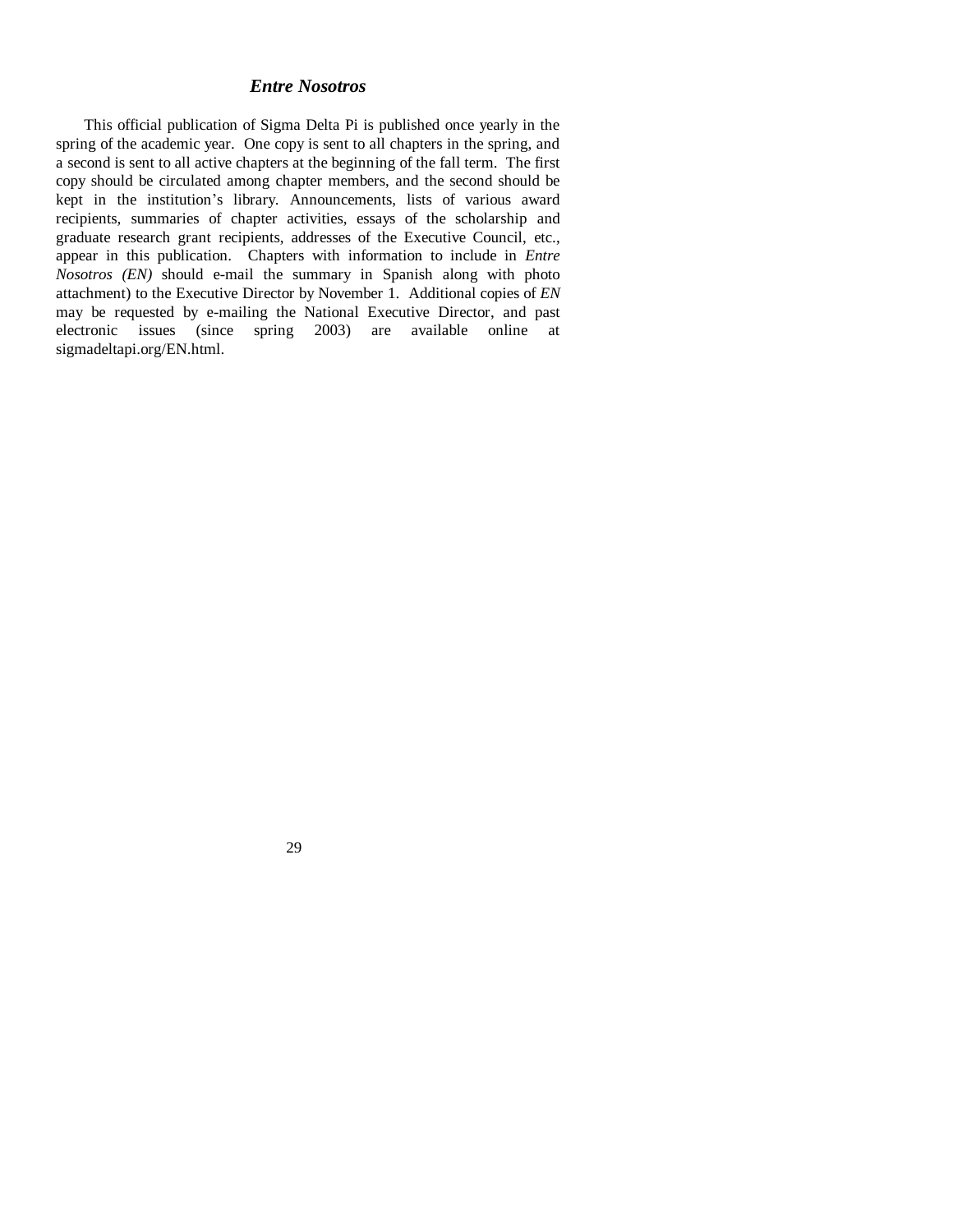## **The Triennial Convention**

Sigma Delta Pi's National Triennial Convention is held at the conclusion of every triennium and traditionally during the summer in conjunction with the American Association of Teachers of Spanish and Portuguese (AATSP) conference. Every chapter is entitled to send delegates, and the chapter adviser is encouraged to attend. The National Executive Director presides over a special meeting of delegates where numerous national awards and recognitions are announced. In addition, delegates (only one per chapter) vote on all and any proposals, the National Executive Director presents a financial report, the National President outlines the Society's accomplishments during the preceding triennium, and the new national officers are introduced. Only Spanish is spoken during the convention. Following is a reception for all members and guests.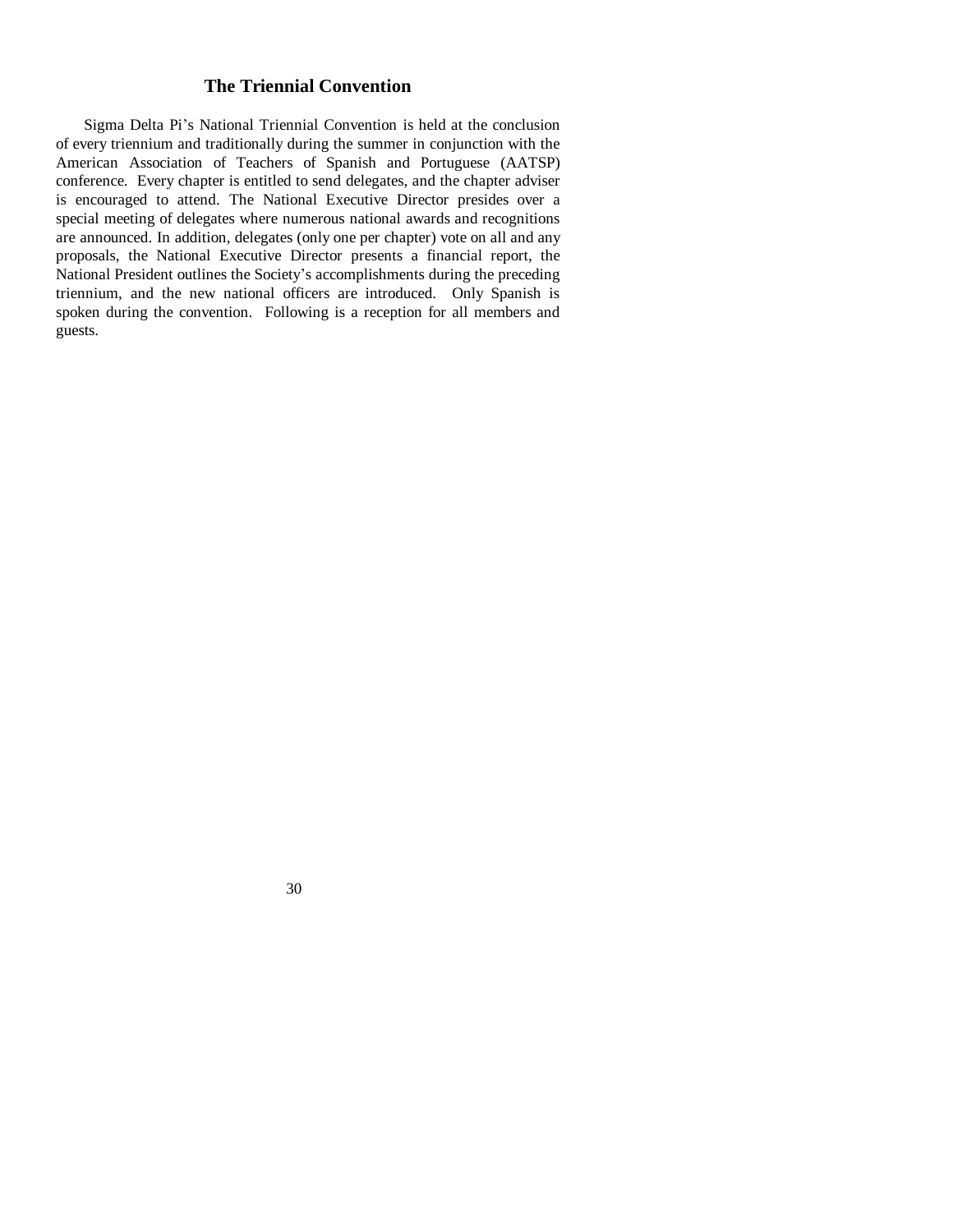## **Founding and Reactivating Chapters**

One of the main goals of the national and regional officers is to promote the establishment of new chapters and reactivate the dormant ones in order to afford all qualifying college/university students the opportunity to become members of Sigma Delta Pi and enjoy the numerous related benefits. In addition, chapter proliferation and reactivation are important for the life of our Society. Chapter advisers are also encouraged to promote chapters in other colleges and universities in their respective regions, thereby enriching their own Spanish programs and promoting the welfare of Sigma Delta Pi. The official application forms for chapter founding and reactivation and accompanying details are available at our website (sigmadeltapi.org).